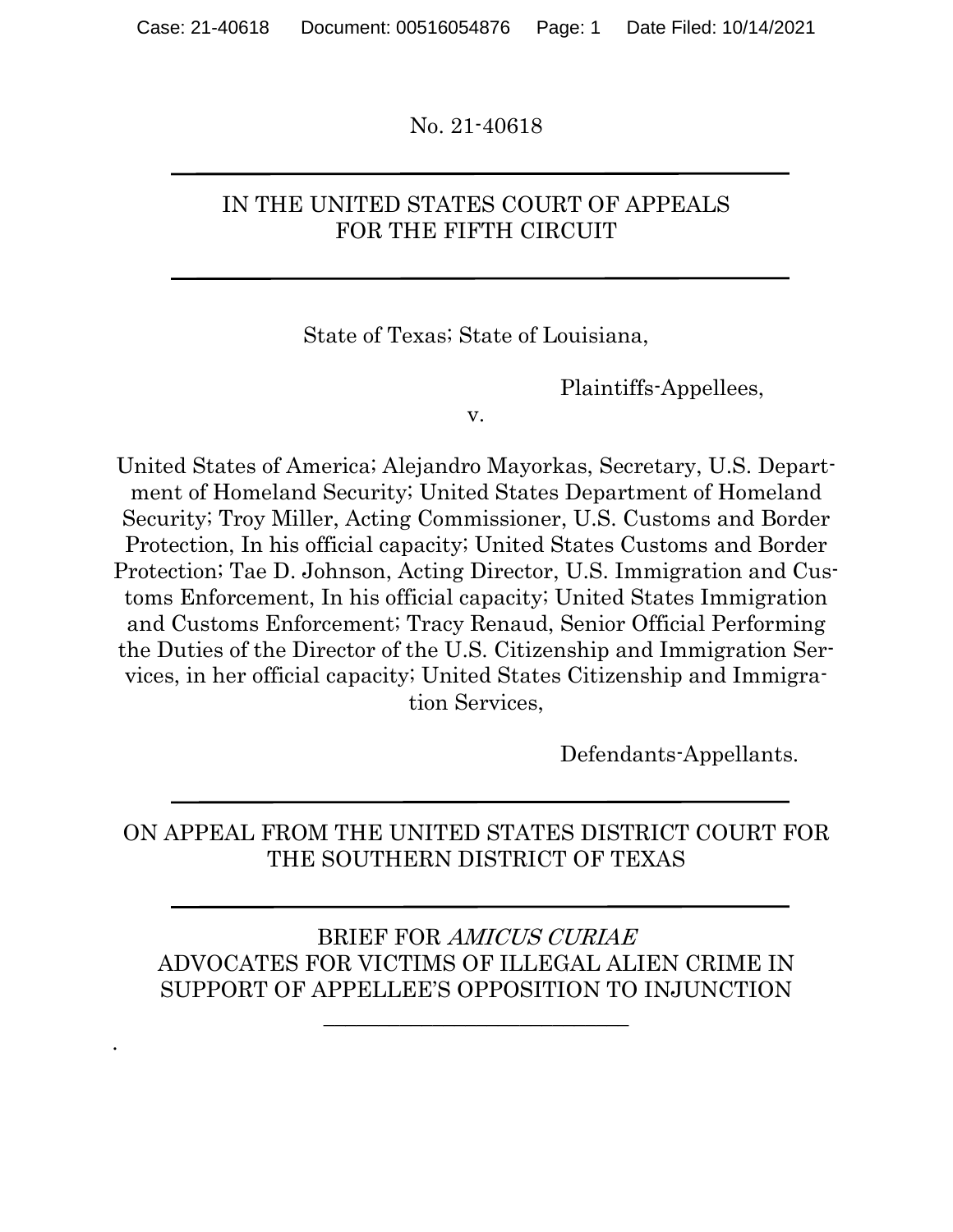Lorraine G. Woodwark Attorneys United for a Secure America 25 Massachusetts Ave., NW, Suite 335 Washington, DC 20001 Tel: 202-591-0962 Fax: 202-464-3590 Email: [LWoodwark@IRLI.org](about:blank) Walter S. Zimolong, Esquire Zimolong, LLC P.O. Box 552 Villanova, PA 19085 Tel: 215-665-0842 Email: wally@zimolonglaw.com

Counsel for Amicus Curiae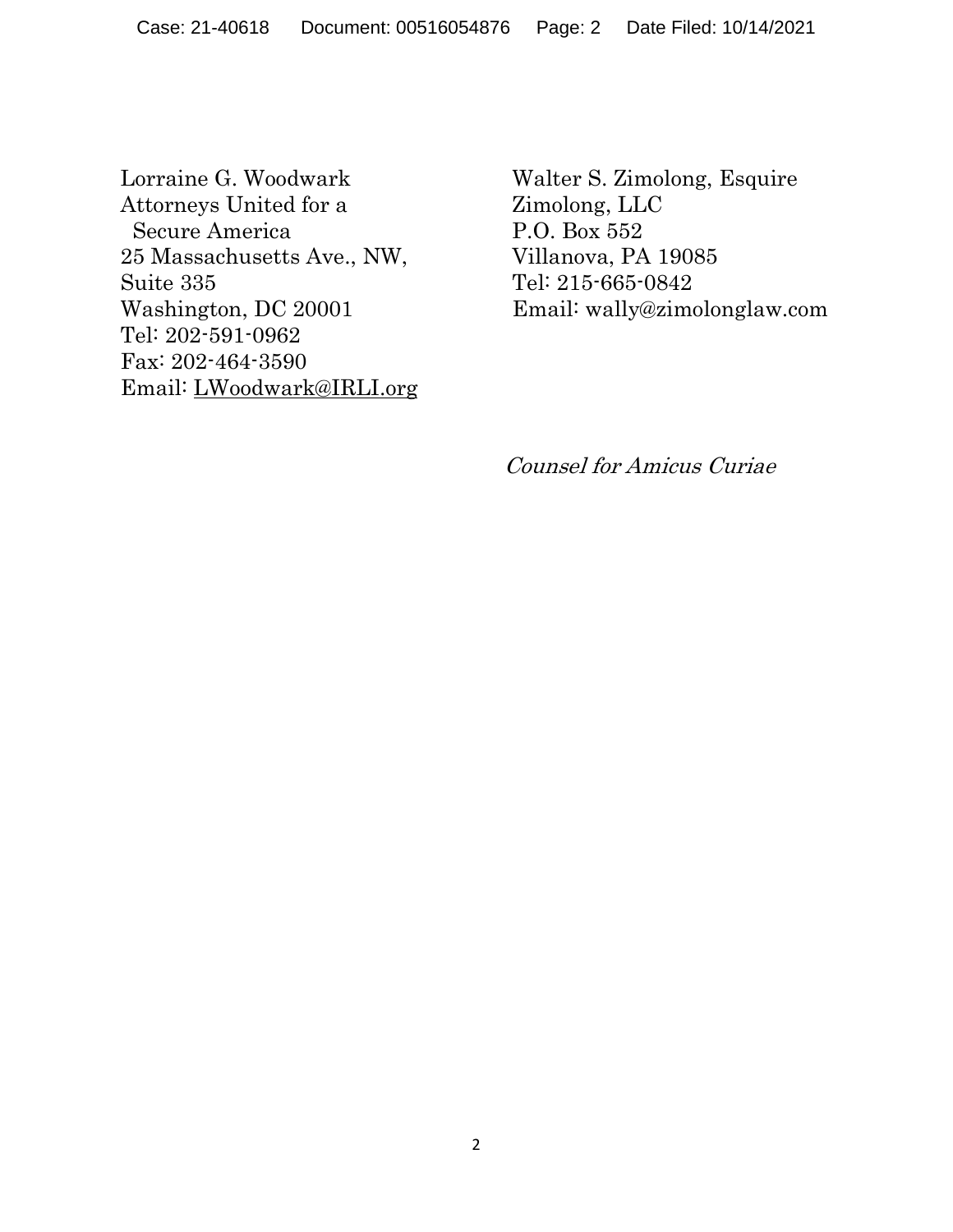#### SUPPLEMENTAL STATEMENT OF INTERESTED PERSONS

Pursuant to Fifth Circuit Rule 28.2.1 and Fed. R. App. 26.1, amicus curiae Advocates for Victims of Illegal Alien Crime, Attorneys United for a Secure America makes the following disclosures:

1) For non-governmental corporate parties please list all parent corporations: None.

2) For non-governmental corporate parties please list all publicly held companies that hold 10% or more of the party's stock: None.

3) The following entities have an interest in the outcome of this case: Advocates for Victims of Illegal Alien Crime, Attorneys United for a Secure America.

DATED: October 14, 2021 Respectfully submitted,

/s/ Walter S. Zimolong, Esq. Walter S. Zimolong, Esquire Attorney No. 89151 [wally@zimolonglaw.com](about:blank) P. O. Box 552 Villanova, PA 19085 (215) 665-0842

Attorney for Amicus Curiae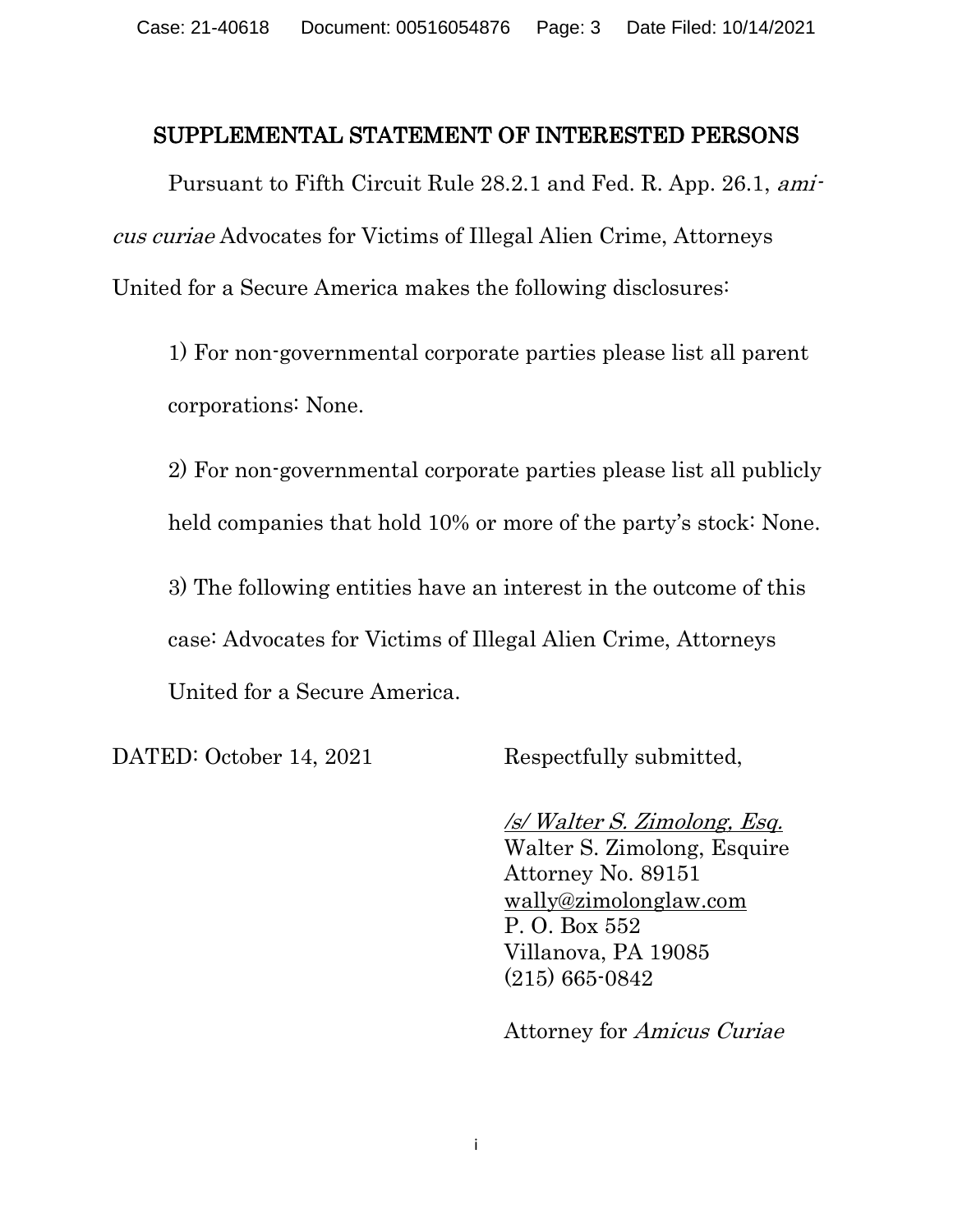i

# TABLE OF CONTENTS

| SUPPLEMENTAL STATEMENT OF INTERESTED PERSONSi                      |  |
|--------------------------------------------------------------------|--|
|                                                                    |  |
|                                                                    |  |
|                                                                    |  |
|                                                                    |  |
|                                                                    |  |
| I. The Administration Acted in Violation of a Clear Congressional  |  |
| II. The Executive is Ignoring the Clear Congressional Mandate of a |  |
|                                                                    |  |
|                                                                    |  |
|                                                                    |  |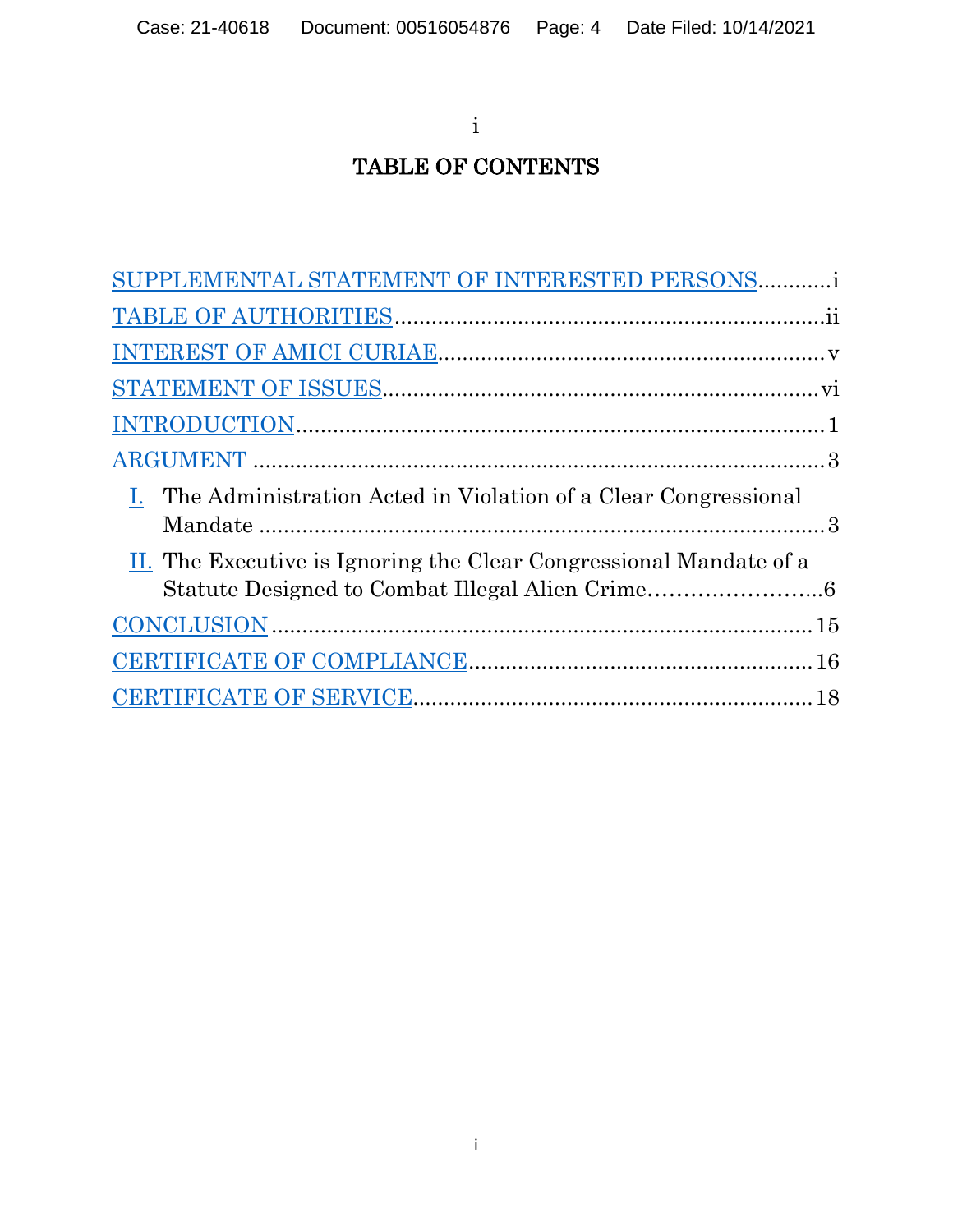# TABLE OF AUTHORITIES

Page(s)

# Cases

| Arizona v. United States,                  |  |
|--------------------------------------------|--|
|                                            |  |
| City of Arlington v. FCC,                  |  |
|                                            |  |
| Demore v. Hyung Joon Kim,                  |  |
|                                            |  |
| Douglas v. Mukasey,                        |  |
|                                            |  |
| Fiallo v. Bell,                            |  |
|                                            |  |
| Galvan v. Press,                           |  |
|                                            |  |
| Gjergji v. Johnson,                        |  |
|                                            |  |
| Heckler v. Chaney,                         |  |
|                                            |  |
| Hosh v. Lucero,                            |  |
|                                            |  |
| In re Aiken Cnty.,                         |  |
|                                            |  |
| Lincoln v. Vigil,                          |  |
|                                            |  |
| Mapp v. Reno,                              |  |
|                                            |  |
| Me. Cnty. Health Options v. United States, |  |
|                                            |  |
| <i>Nyquist v. Mauclet,</i>                 |  |
|                                            |  |
| Sylvain v. AG of the United States,        |  |
|                                            |  |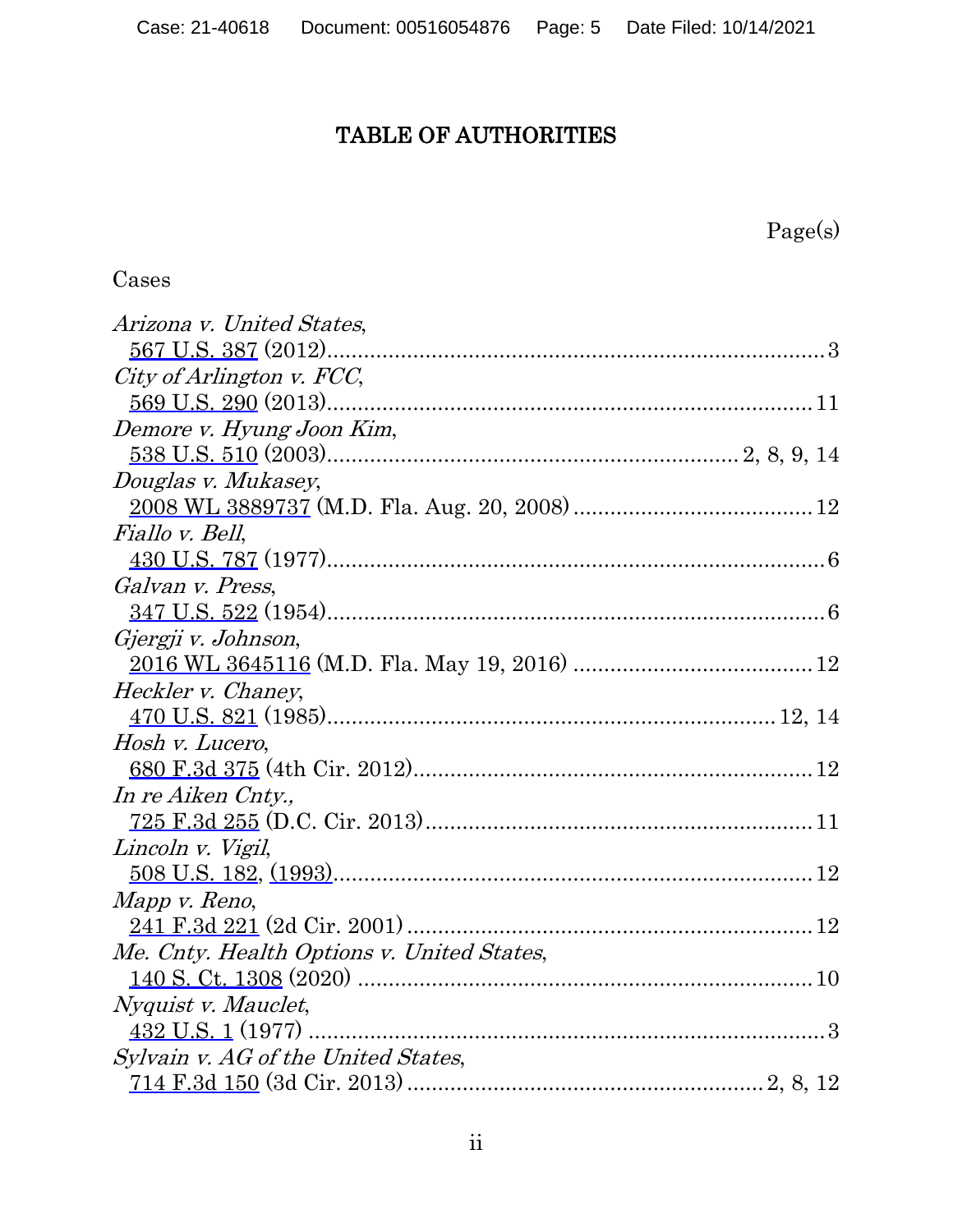| Trump v. Hawaii,                                                     |
|----------------------------------------------------------------------|
|                                                                      |
| Ulysse v. Dep't of Homeland Sec.,                                    |
|                                                                      |
| <b>Executive Materials</b>                                           |
| United States and Defer Removal of Others,                           |
|                                                                      |
| <b>Statutes</b>                                                      |
|                                                                      |
|                                                                      |
|                                                                      |
|                                                                      |
|                                                                      |
|                                                                      |
|                                                                      |
|                                                                      |
| <b>Other Authorities</b>                                             |
| Reinforcing the Rule of Law: What States Can and Should Do to Reduce |

| Illegal Immigration, |  |
|----------------------|--|
|                      |  |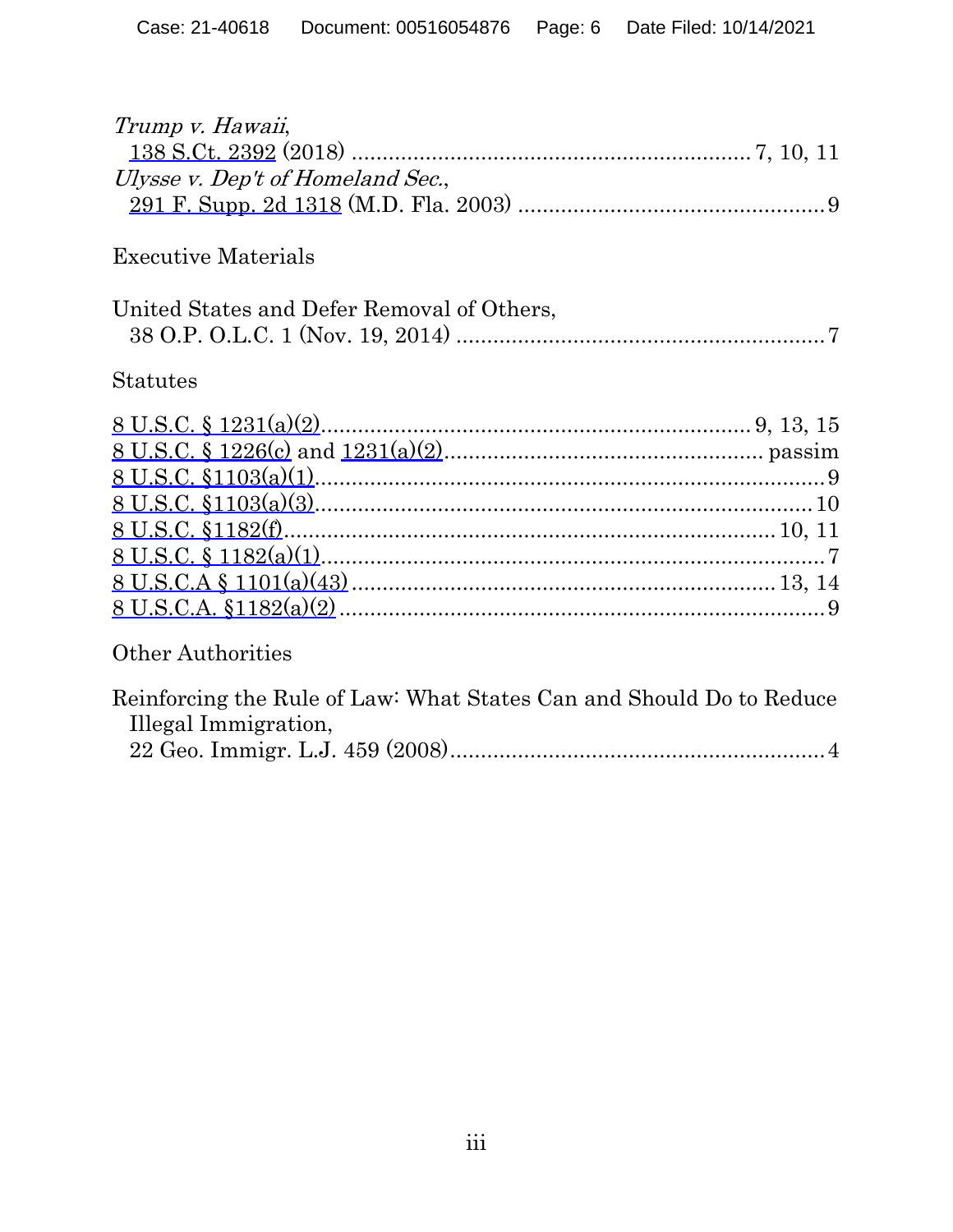### INTEREST OF AMICI CURIAE

AVIAC is an advocacy organization founded and led by individuals, including residents of Texas and Louisiana, who have lost family members because of crimes committed by illegal aliens. AVIAC's mission is to be both a source of support for such victims across the country and an advocate for policies that will enforce the nation's immigration laws and prevent government actors from sheltering illegal aliens, particularly criminal aliens, from deportation. AVIAC presents the raw statistics of illegal alien crime. And it gives a face on these statistics with victims' stories. It also presents legal arguments unique from that being advanced by the parties. AVIAC therefore takes an interest in the case at bar challenging government action that frustrates the enforcement of federal immigration laws.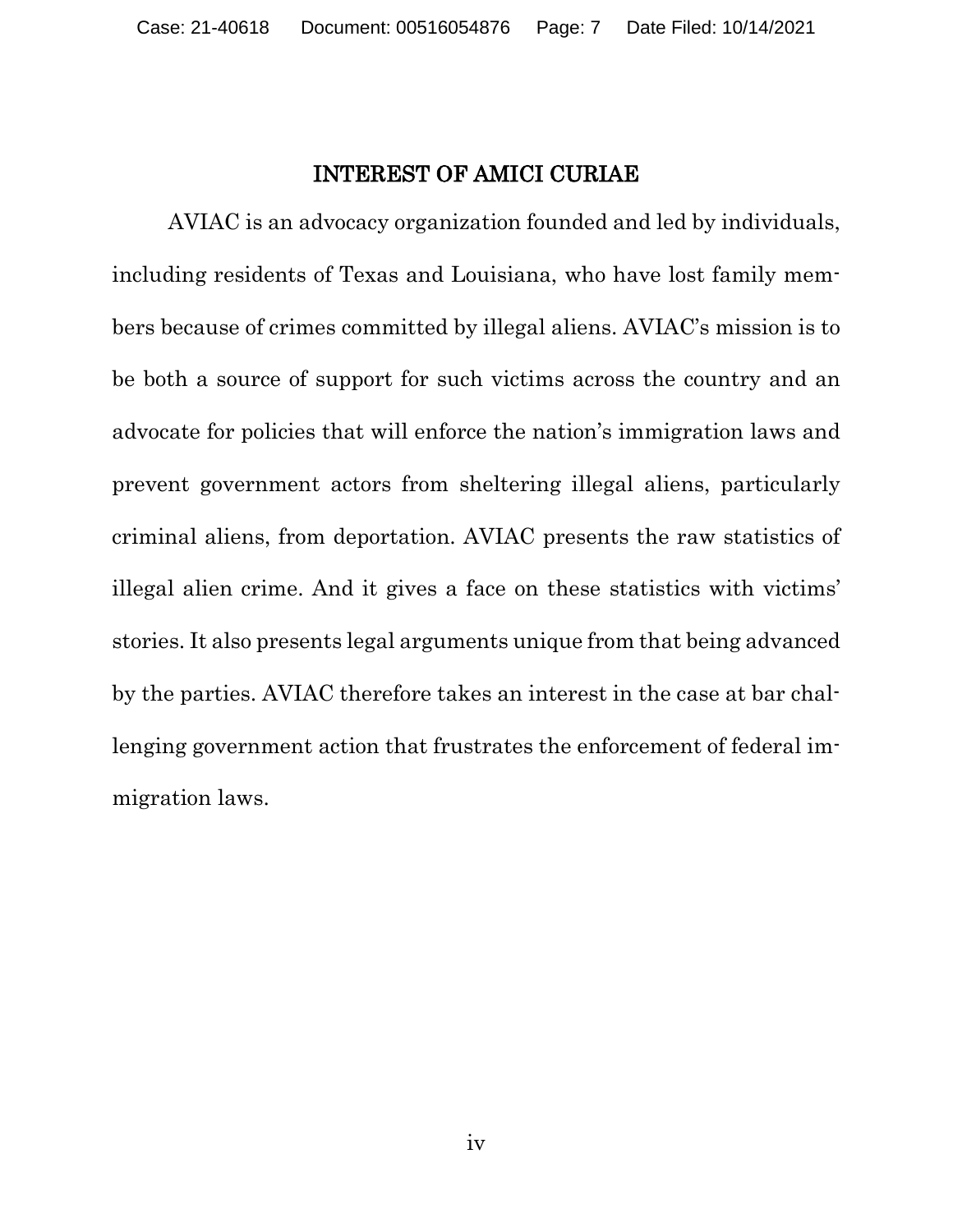#### ARGUMENT

#### Issue No. 1

Whether  $8$  U.S.C. Sections  $1226(c)$  and  $1231(a)(2)$  of the Immigration and Naturalization Act (INA) mandate the detention of criminal aliens pending deportation?

#### Issue No. 2

The State of Texas and the State of Louisiana, like all states, depend on the federal government to ameliorate the impacts of illegal immigration. The States cannot enforce federal immigration laws themselves. Both the Biden Administration and the Department of Homeland Security have ignored a Congressional mandated law by suspending arrests and removals of criminal aliens. Whether federal agencies have decision making authority to use discretion to detain and remove criminal aliens?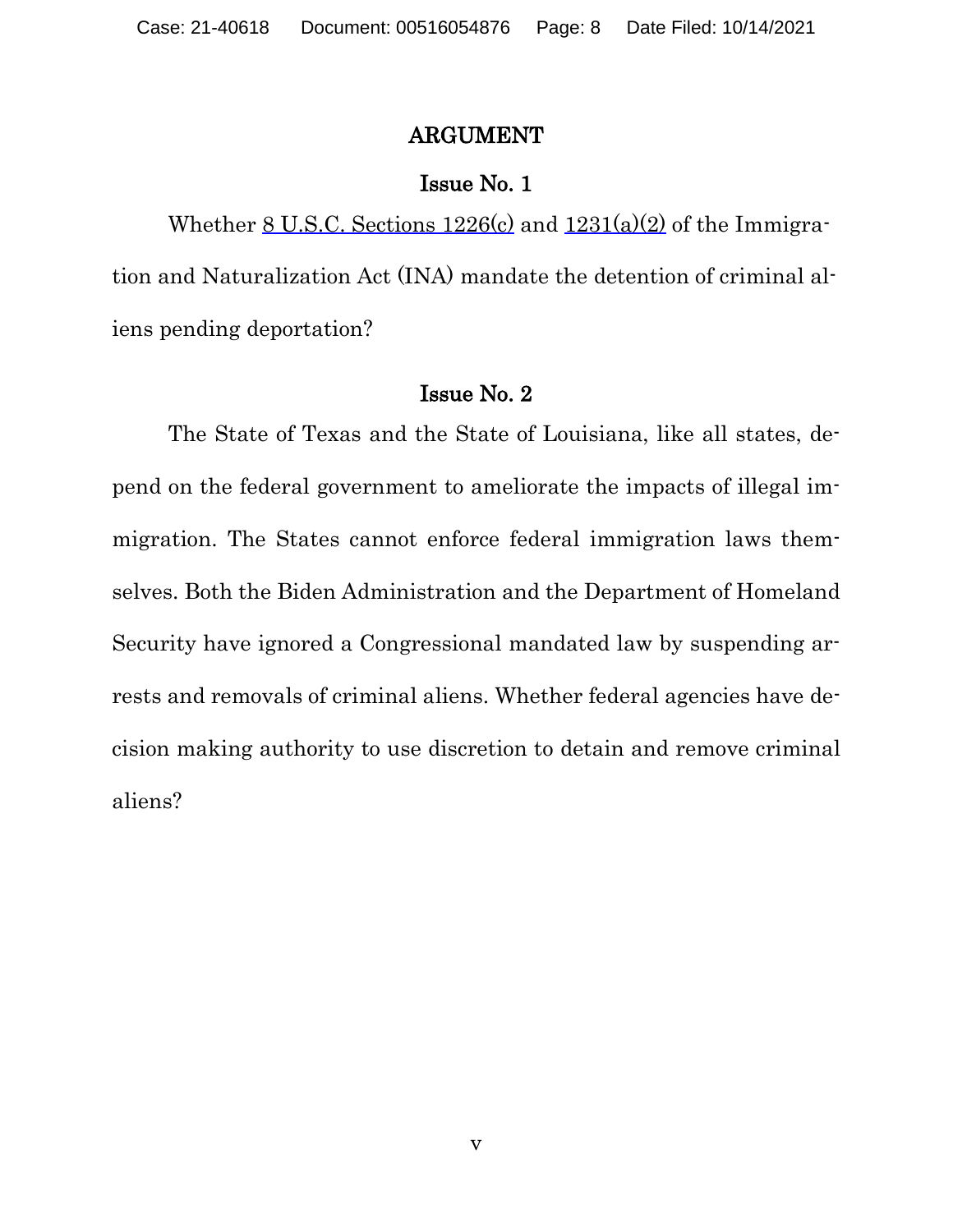### SUMMARY OF ARGUMENT

Congress issued the Department of Homeland Security (DHS) a clear mandate to detain and remove criminal aliens, and the executive cannot ignore this mandate based on a policy disagreement. A mandate to detain and remove criminal aliens is different than prosecutorial discretion. The Biden Administration issued three (3) memoranda starting on January 20, Inauguration Day, February 18, and September 30, 2021 that are each in direct contradiction with Congress' mandate. The Administration and its agency, DHS, claimed it has authority to exercise discretion whether to detain and remove criminal aliens. In doing so, the Executive branch has placed its own policy preferences over the law of the land. The states and the American people have suffered greatly as a consequence of these reckless policy decisions and ignoring Congressional mandates.

The State of Texas and the State of Louisiana, along with other states, rely on the federal government for a critical law enforcement role; enforcement of our nation's immigration laws. One law enforce-

1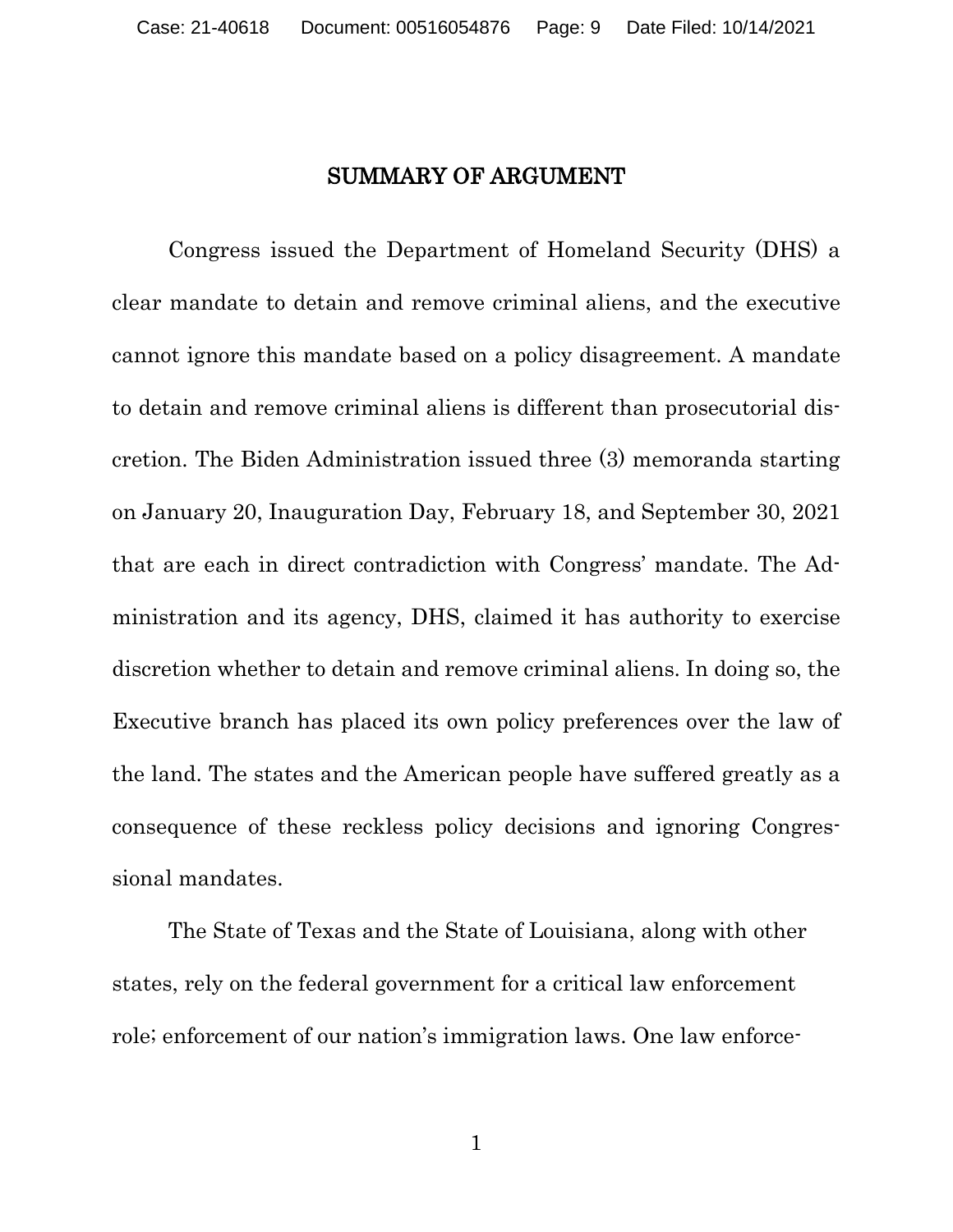ment role provided by the federal government is the detention of criminal aliens pending deportation as required by Section 1226(c) of the Immigration and Naturalization Act (INA). 8 U.S.C. §1226(c). That section was added by Congress in 1996 to combat rising illegal alien crime and "to keep dangerous aliens off the streets." Sylvain v. AG of the United States, 714 F.3d 150, 159 (3d Cir. 2013). In Section 1226(c), Congress mandates that a criminal alien shall be detained. Section 1226(c) divested DHS' predecessor, INS, of any discretion over which aliens to detain or which to detain and release on bond. That discretion existed before Section 1226(c) was added to the INA and Congress found that that discretion was one of the primary factors for increasing rates of illegal alien crime. Demore v. Hyung Joon Kim, 538 U.S. 510, 518-519 (2003). Due to the Executive Branch's outright violation of Congress' federal immigration law mandates, the Fifth Circuit committed an error of law when it partly granted the Appellant's preliminary injunction.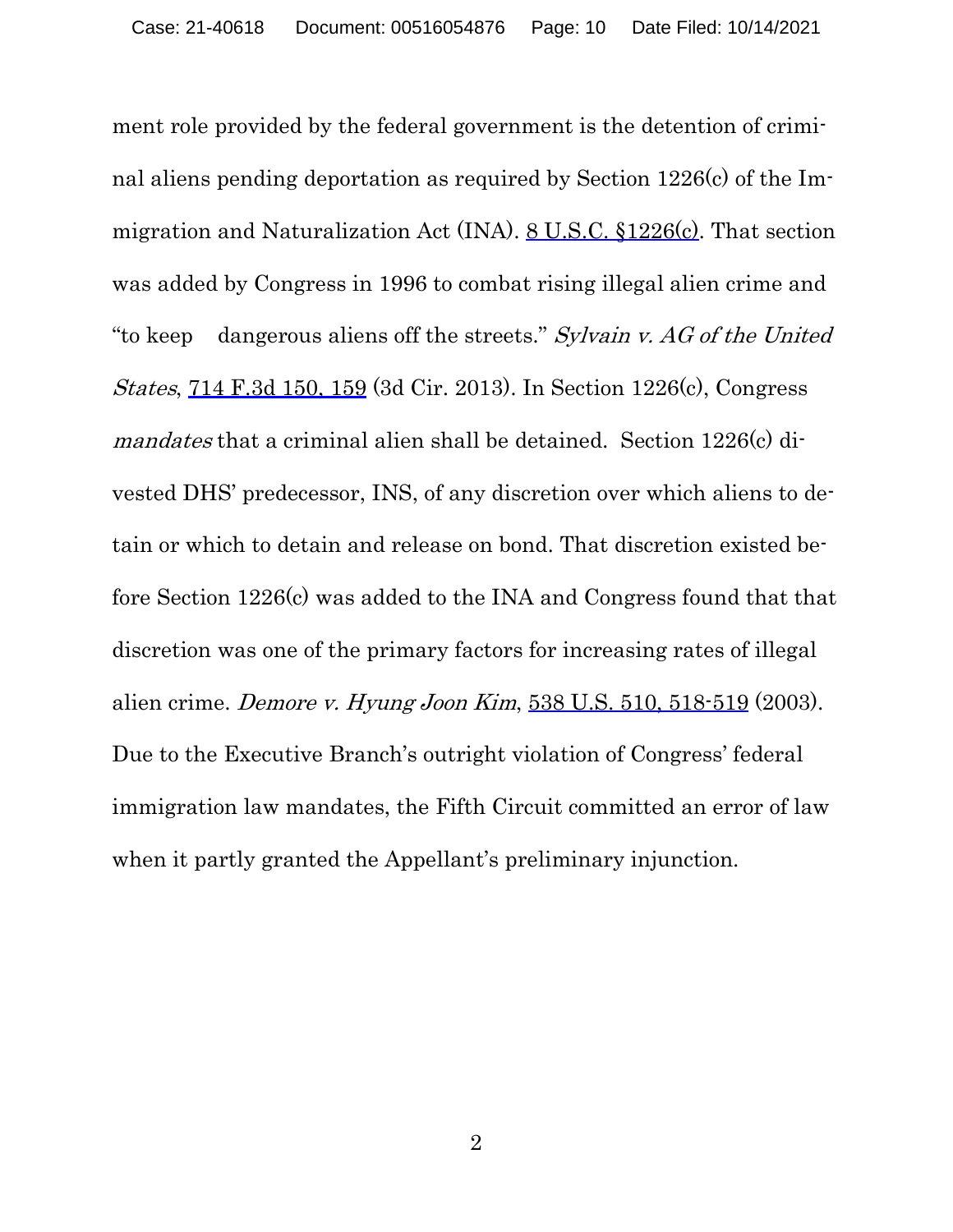#### ARGUMENT

# I. THE ADMINISTRATION ACTED IN VIOLATION OF A CLEAR CONGRESSIONAL MANDATE

8 U.S.C. Sections 1226(c) and 1231(a)(2) of the Immigration and Naturalization Act (INA) mandate the detention of criminal aliens pending deportation. Once an order has been issued, the mandatory removal period starts.

Illegal alien crime has a deleterious effect on our nation's public safety and public health, including the mounting financial costs incurred on the states and their citizens. The State of Texas and the State of Louisiana, like all states, depend on the federal government to ameliorate these impacts because the states cannot do it themselves. See Arizona v. United States, 567 U.S. 387 (2012). When ICE and DHS are making arrests, they are performing a core law enforcement function on which Texas and Louisiana both rely on. If the federal government abandons its duties, states cannot not step in to fill the void. Nyquist v. Mauclet,  $432$  U.S. 1, 10 (1977) ("Control over immigration and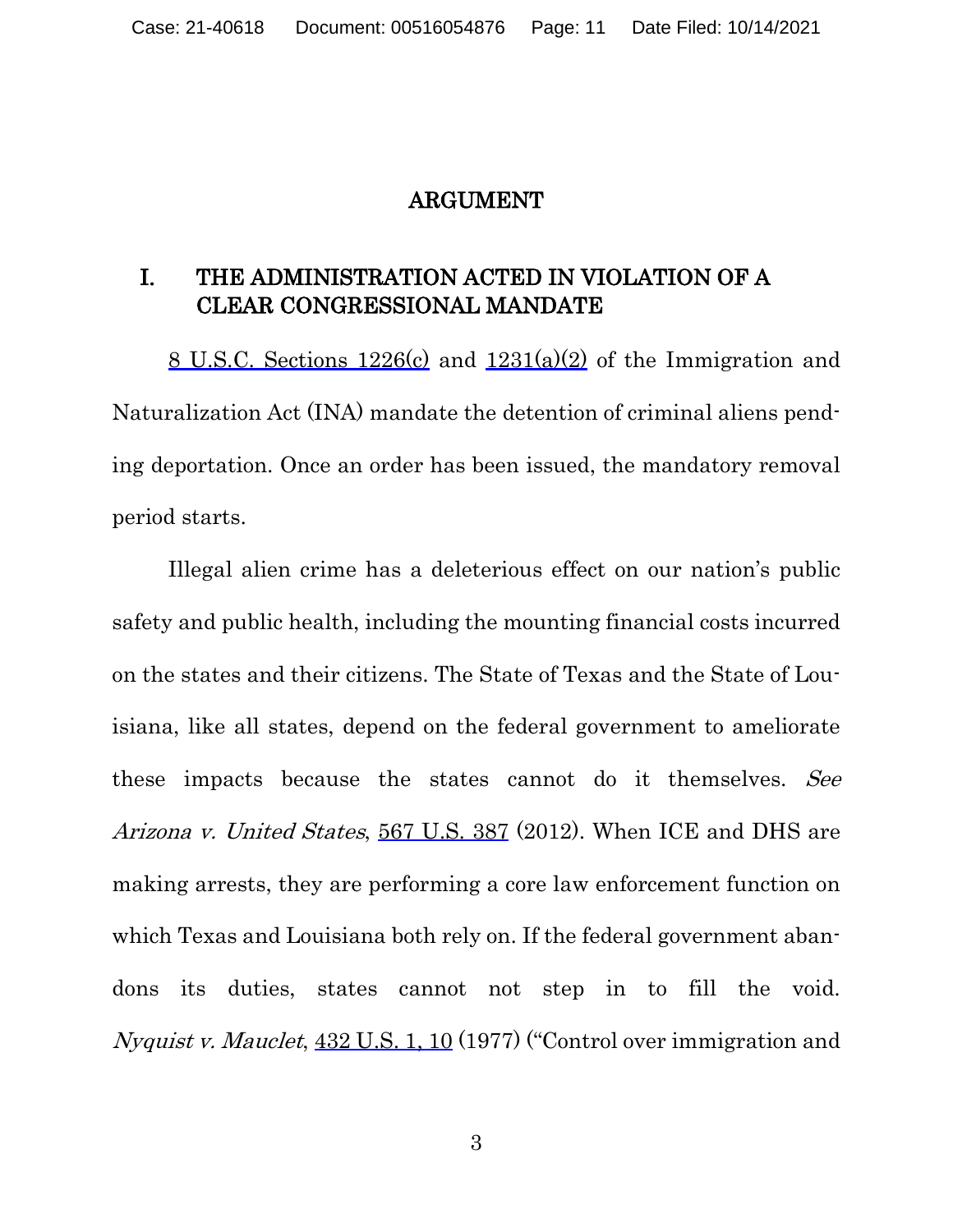naturalization is entrusted exclusively to the Federal Government, and a State has no power to interfere").

Since the beginning of the Biden Administration, numerous news outlets (across the nation) have reported record-breaking illegal entries via the open and porous Southern border wreaking more havoc and hardship onto the states. It will only get worse.

In 2020, ICE arrested 103,603 illegal aliens, approximately 90% of whom had prior criminal convictions or pending criminal charges. ICE ANN. REP.  $(2020)^1$ . While these statistics are jarring, they are still cold statistics. And the statistics also only count state level offenses committed by illegal aliens; not federal crimes. Moreover, the most recent study on the topic indicates approximately 90 percent of MS-13 gang members in the United States are illegal aliens.[2](#page-11-1) And almost 17% of the federal prison population consists of non-US citizens.[3](#page-11-2) In 2018, arrests of illegal aliens represented over two-thirds of all federal arrests.[4](#page-11-3)

<span id="page-11-0"></span><sup>1</sup> https://www.ice.gov/doclib/news/library/reports/annualreport/iceReportFY2020.pdf

<span id="page-11-1"></span><sup>&</sup>lt;sup>2</sup> Kris W. Kobach, Reinforcing the Rule of Law: What States Can and Should Do to Reduce Illegal Immigration, 22 Geo. Immigr. L.J. 459, 462 (2008)

<span id="page-11-2"></span><sup>&</sup>lt;sup>3</sup> https://www.bop.gov/about/statistics/statistics\_inmate\_citizenship.jsp

<span id="page-11-3"></span><sup>&</sup>lt;sup>4</sup> Department of Justice, *Immigration, Citizenship, and the Federal Justice System*, 1998-2018 (2021). https://www.bjs.gov/content/pub/pdf/icfjs9818.pdf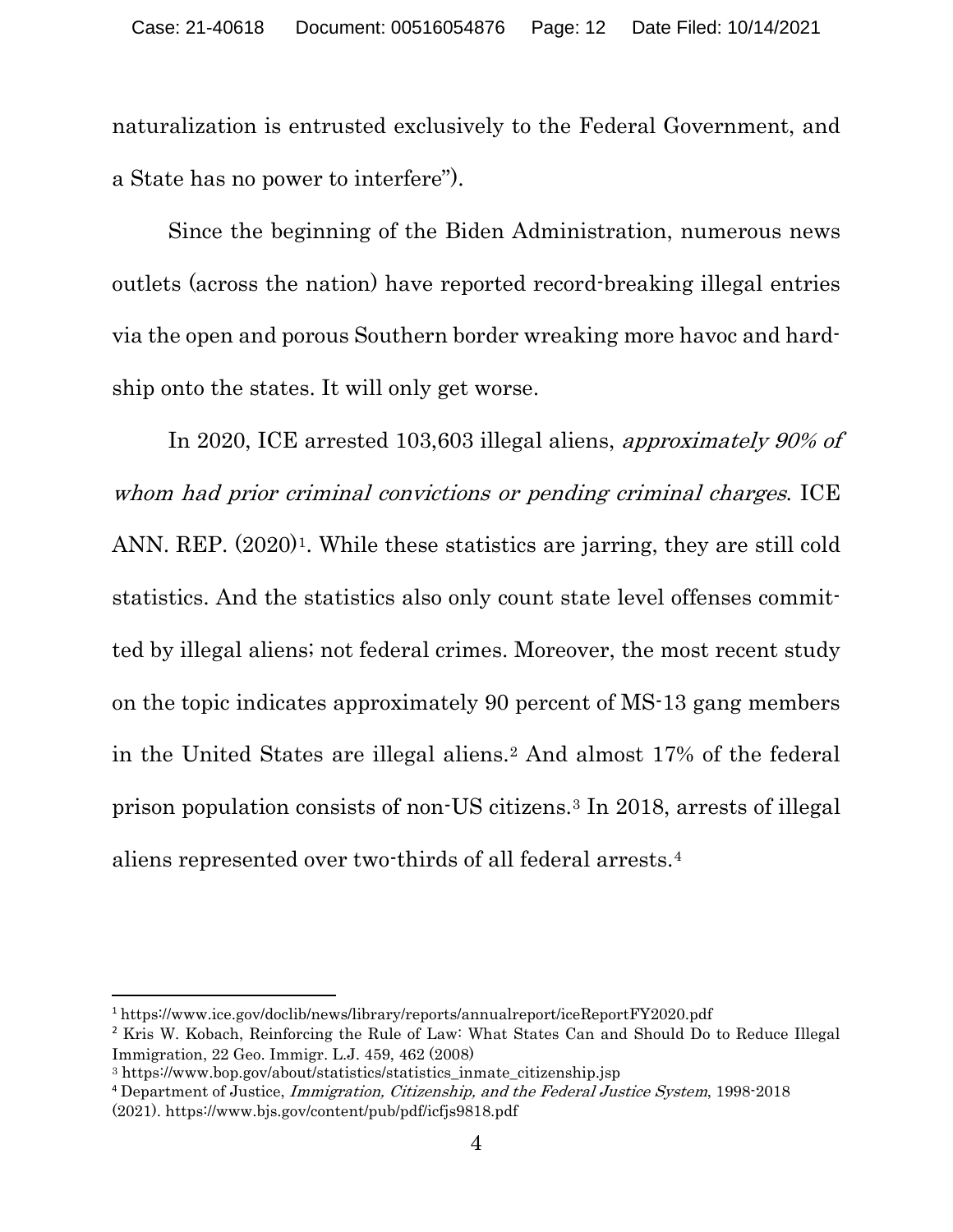What happens when our immigration laws are not enforced? On March 11, 2021, illegal alien Reynaldo Figueroa-Ardon, a Honduran national, got into an altercation with a Pennsylvania police officer who was trying to detain him for breaking into cars. He wrestled away the officer's firearm, held it to the officer's head, and pulled the trigger three times. Fortunately, there was no round in the chamber and the officer's life was spared.<sup>[5](#page-12-0)</sup>

In another case on March 7, 2021, three-time deported illegal alien Obduliu Godines, a Mexican national, tried to kill his neighbor in Collier County, Florida, by stabbing him. Godines allegedly kicked open his neighbor's door and said, "I'm going to kill you" before lunging towards the man with a knife.<sup>6</sup>

In March 2020, illegal alien Lucas Dos Reis Laurindo, killed Julie Smith, age 41, her 5-year-old daughter Scarlett, her 12-year old son Jaxson, and their grandmother, who were on their way to Disney World, in a careless driving accident.[7](#page-12-2) 

<span id="page-12-0"></span><sup>5</sup> [https://www.inquirer.com/news/reynaldo-figueroa-ardon-attempted-murder-police-whitemarsh-township-](about:blank)[20210311.html](about:blank) 

<span id="page-12-1"></span><sup>6</sup>[https://www.breitbart.com/politics/2021/03/11/three-time-deported](https://www.breitbart.com/politics/2021/03/11/three-time-deported%20illegal-alien-accused-of-stabbing-attack-in-Florida/) illegal-alien-accused-of-stabbing-attack-in-[Florida/](https://www.breitbart.com/politics/2021/03/11/three-time-deported%20illegal-alien-accused-of-stabbing-attack-in-Florida/)

<span id="page-12-2"></span><sup>7</sup> [https://boston.cbslocal.com/2020/03/09/florida-crash-lucas-dos-reis-laurindo-smith-family-whitman-massachusetts](about:blank)[disney-world-orlando/](about:blank)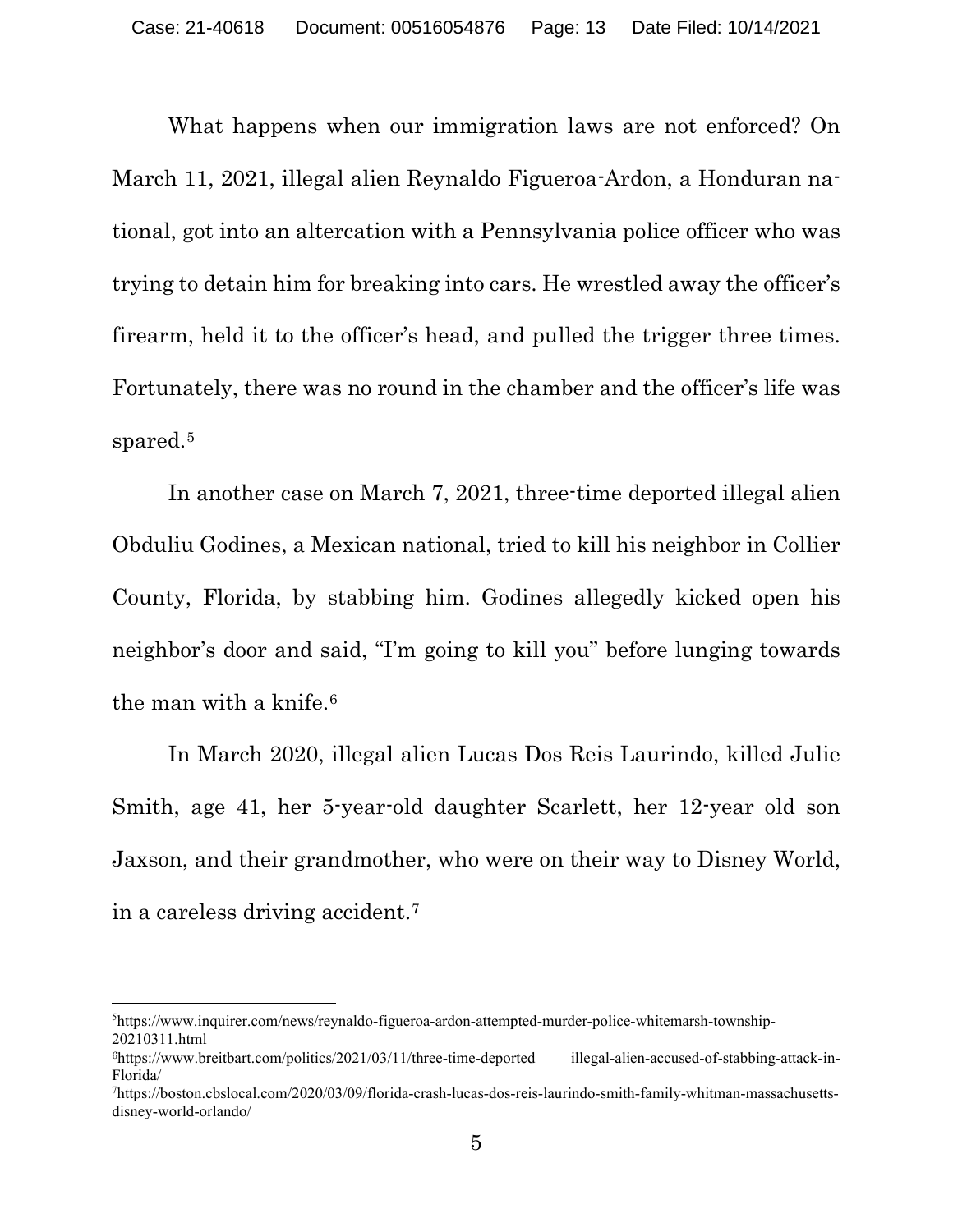These horrific crimes represent only a slice of the thousands of crimes illegal aliens commit each year. There is one thing these crimes have in common; they would not have happened if these individuals were not in the country illegally.

DHS's abdication of its duties and issuing arbitrary policy memoranda will surely make these statistics increase and the states will be left picking up the pieces. The State of Texas and the State of Louisiana will pay the price for these crimes in the form of the victim's emotional toll and the tax dollars spent processing the accused through the justice system and ultimately incarcerating them in state prisons.

# II. THE EXECUTIVE IS IGNORING THE CLEAR CONGRES-SIONAL MANDATE OF A STATUTE DESIGNED TO COM-BAT ILLEGAL ALIEN CRIME.

Congress enjoys almost exclusive authority to establish immigration policy. Galvan v. Press,  $347$  U.S.  $522$ ,  $530-31$  (1954) ("The power of Congress over the admission of aliens and their right to remain is necessarily very broad, touching as it does basic aspects of national sovereignty, more particularly our foreign relations and the national security."); *Fiallo v. Bell*, 430 U.S. 787, 792 (1977) ("...over no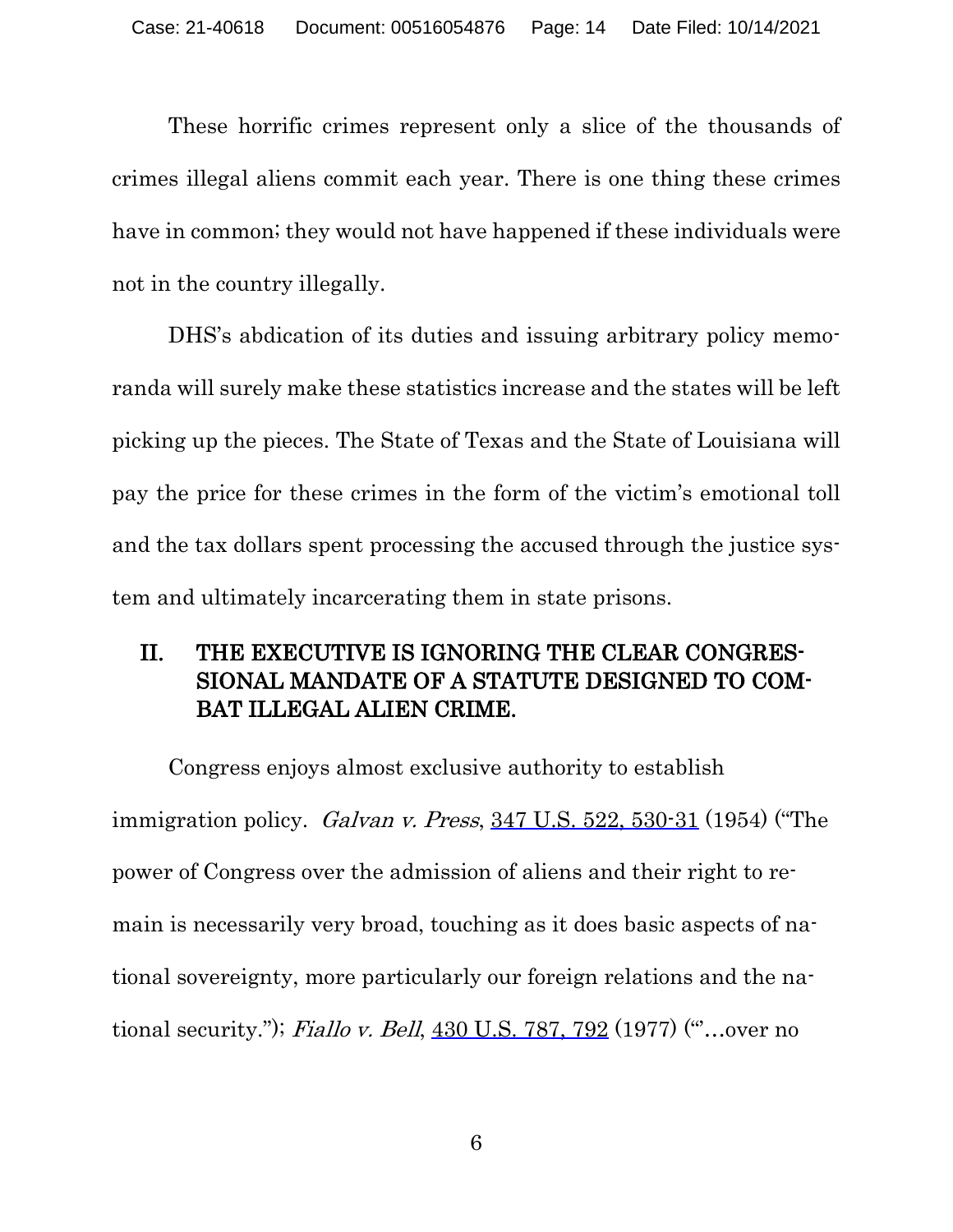conceivable subject is the legislative power of Congress more complete than it is over' the admission of aliens.").

Congress's exclusive power has played a role in checking executive immigration policies of administrations across the ideological spectrum. ADAM B COX & CRISTINA M. RODRIQUEZ, THE PRESIDENT AND IMMIGRATION LAW (2020). In Trump v. Hawaii, 138 S.Ct. 2392 (2018), the Supreme Court reaffirmed Congressional authority over immigration policy, but found it had delegated certain authority to the executive. There, the Supreme Court found it in  $8 \text{ U.S.C.} \$   $1182(a)(1)$  it had delegated to the President "the authority to suspend or restrict the entry of aliens in certain circumstances." Id.

In 2014, the Justice Department concluded that President Obama could not apply DACA to parents of children because it violated a clear Congressional mandate. The Department of Homeland Security's Authority to Prioritize Removal of Certain Aliens Unlawfully Present in the United States and Defer Removal of Others, 38 O.P. O.L.C. 1, 31-33 (Nov. 19, 2014). In that memorandum, the Justice Department acknowledged that executive discretion in immigration policy is limited by the bounds of the INA.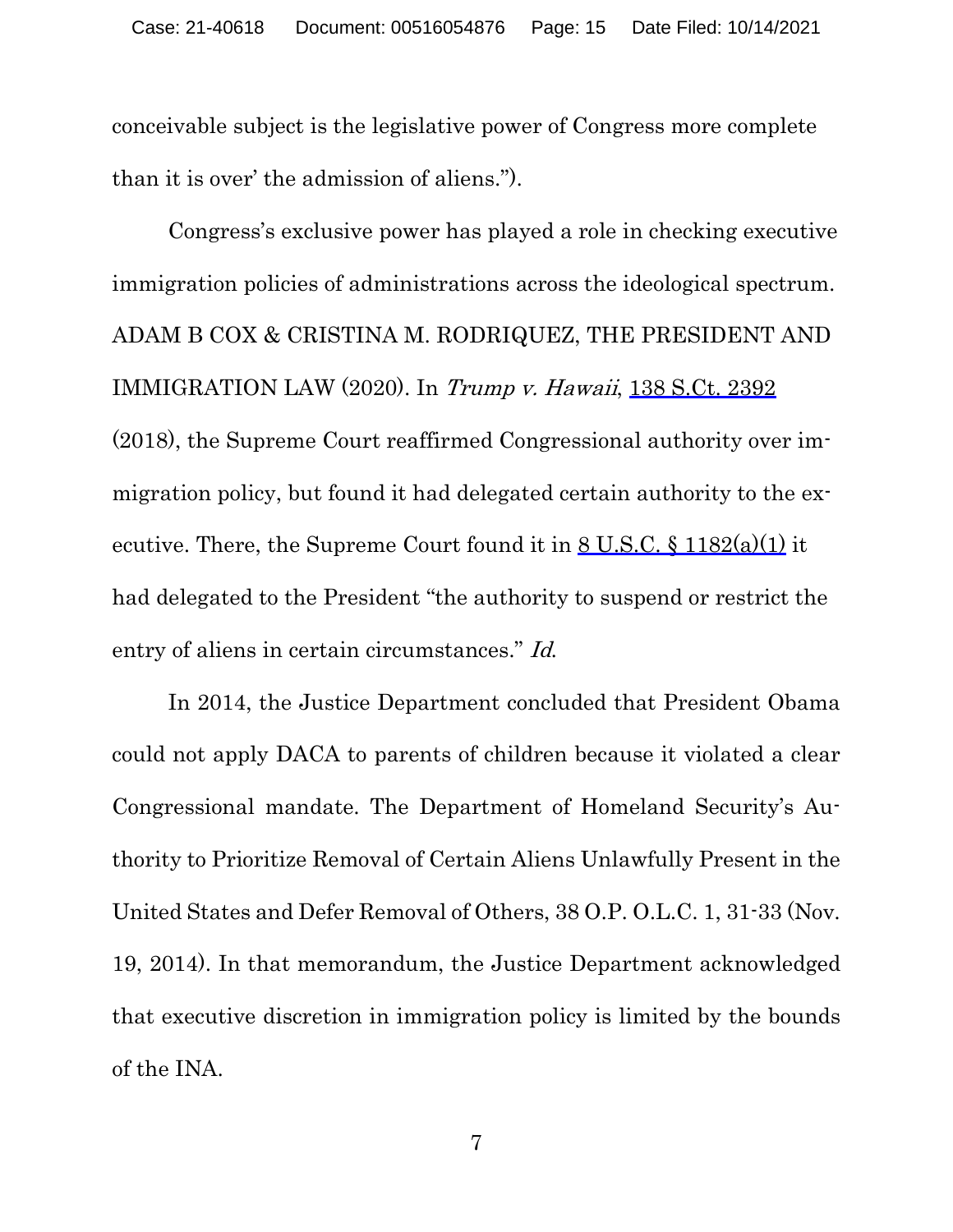Congress exercised its authority in 1996 and amended the Immigration and Naturalization Act, 8 U.S.C. §1226(c). That statute was designed primarily to do one thing and that is "to keep dangerous aliens off the streets." Sylvain v. AG of the United States, 714 F.3d 150, 159 (3d Cir. 2013). "Congress adopted this provision against a backdrop of wholesale failure by the INS to deal with increasing rates of criminal activity by aliens."

Demore at 518. Therefore, Congress designed Section 1226(c) to

serve an important public interest of combating criminal activity com-

mitted by illegal aliens.

Section 1226(c) is clear, unequivocal, and mandatory in that criminal aliens shall be detained. The text of 8 U.S.C. §1226(c) reflects Congress' intent in which DHS shall detain criminal aliens:

# "(c) Detention of criminal aliens.

(1) Custody. The Attorney General shall take into custody any alien who—

(A) is inadmissible by reason of having committed any offense covered in section  $212(a)(2)$ ,

(B) is deportable by reason of having committed any offense covered in section  $237(a)(2)(A)(ii)$ ,  $(A)(iii)$ ,  $(B)$ ,  $(C)$ , or  $(D)$ ,

(C) is deportable under section  $237(a)(2)(A)(i)$  on the basis of an offense for which the alien has been sentence [sentenced] to a term of imprisonment of at least 1 year, or

(D) is inadmissible under section  $212(a)(3)(B)$  or deportable under section  $237(a)(4)(B)$ , when the alien is released, without regard to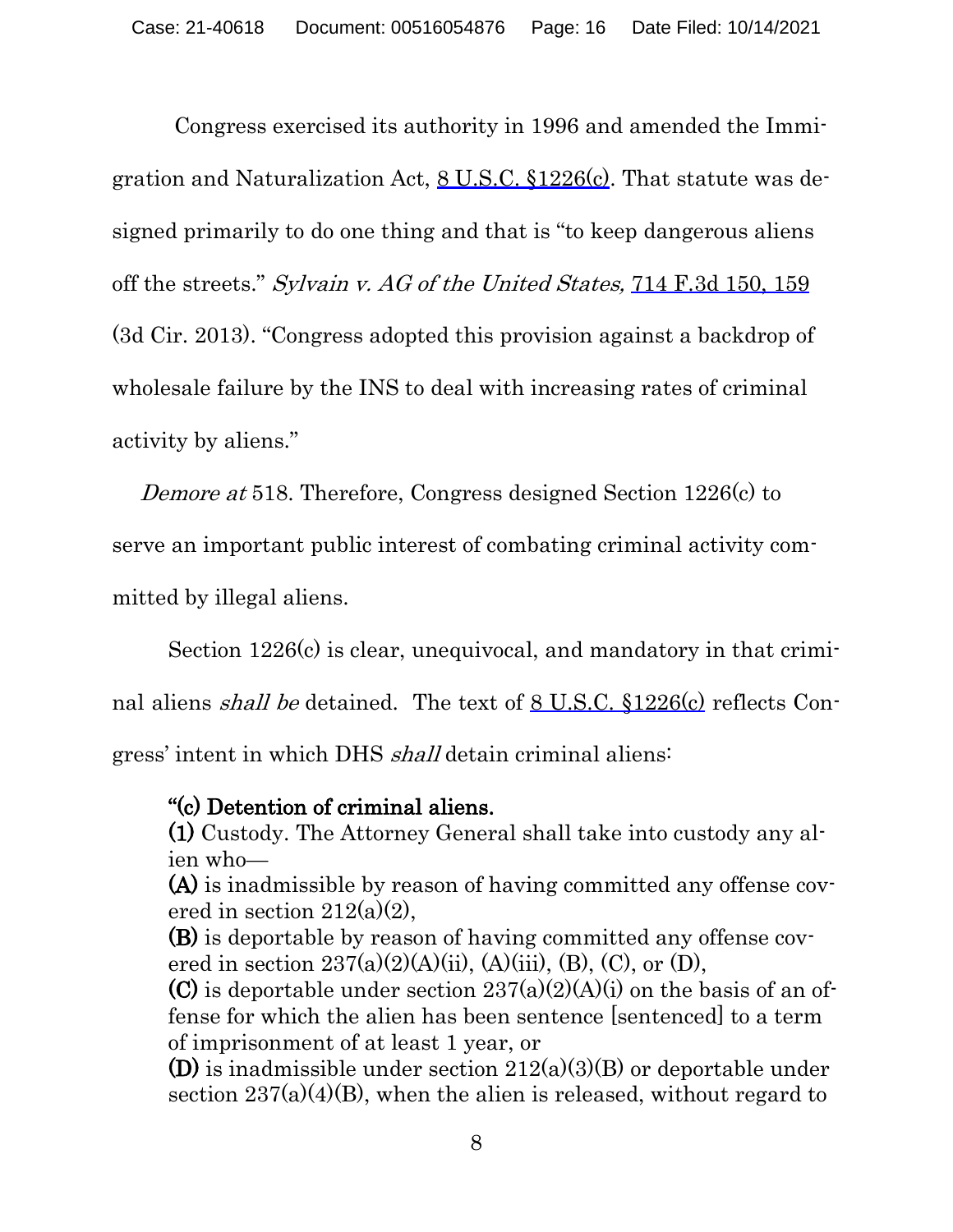whether the alien is released on parole, supervised release, or probation, and without regard to whether the alien may be arrested or imprisoned again for the same offense."

### 8 U.S.C.A. § 1226(c)[8.](#page-16-0)

When Congress passed section 1226(c), it knew what it was facing, increasing illegal alien crime that INS was not combatting. When Section 1226(c) was passed, "Congress also had before it evidence that one of the major causes of INS' failure to remove deportable criminal aliens was the agency's failure to detain those aliens during their deportation proceedings."

Demore, 538 U.S. at 519. That evidence included illegal aliens being the fastest growing segment of the prison population, a failure of INS to locate criminal aliens, quick re-entry by deported aliens, and a 77% recidivism rate among aliens awaiting deportation.

8 U.S.C. section 1231(a)(2) also mandates the Attorney General to detain an alien during the removal period. Further, it states "… Under no circumstance during the removal period shall the Attorney General release an alien who has been found inadmissible under section

<span id="page-16-0"></span><sup>8</sup> The Attorney General's obligations have been transferred to DHS. 8 U.S.C. §1103(a)(1) ("The Secretary of Homeland Security shall be charged with the administration and enforcement of...all other laws relating to the immigration and naturalization of aliens. *Ulysse v. Dep't of Homeland Sec.*, 291 F. Supp. 2d 1318 (M.D. Fla. 2003)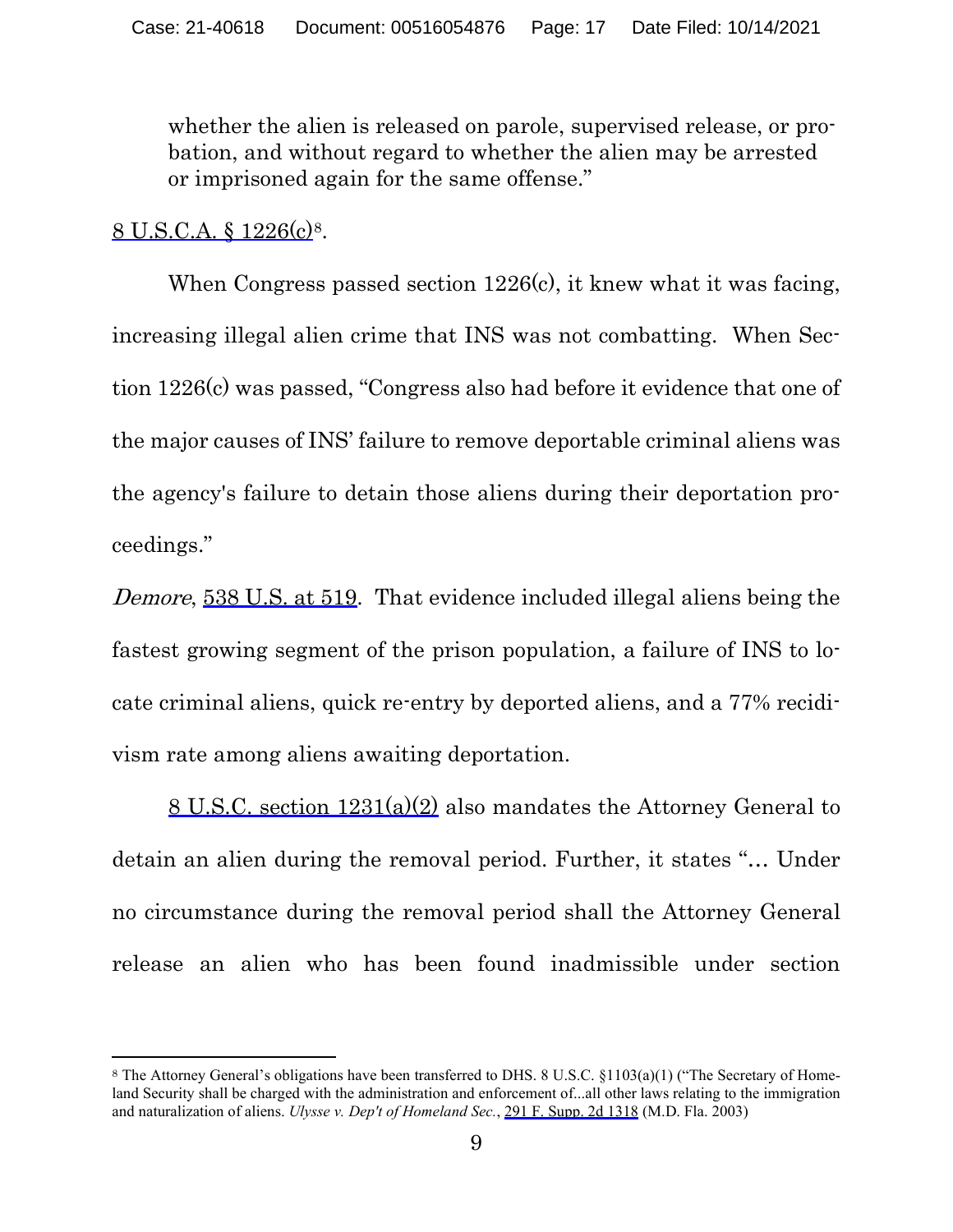$1182(a)(2)$  or  $1182(a)(3(b)$  of this title or deportable under section  $1227(a)(2)$  or  $1227(a)(4)(B)$  of this title." Unlike prosecutorial discretion as to whether or not prosecute, Congress made clear their intent to be mandatory.

Congress identified INS' failure to detain criminal aliens and the Attorney General's discretion to release criminal aliens from custody on bond pending their deportation hearings as causes of increased illegal alien crime. Therefore, Congress used the word "shall" for a reason: to make clear that detainment of criminal aliens was mandatory and remove any discretion of the Attorney General to refuse to detain criminal aliens.

Me. Cnty. Health Options v. United States, 140 S. Ct. 1308 (2020) ("[T]he word 'shall' usually connotes a requirement.") It did not use the terms may, can, shall *not*, or the phrase "if the current administration's policy is in accord." Indeed, if it used those words or that phrase, it would not have achieved much of its policy goal; to keep illegal aliens off the streets. Nor would it have addressed the perceived cause of rising illegal alien crime; the discretion to detain aliens.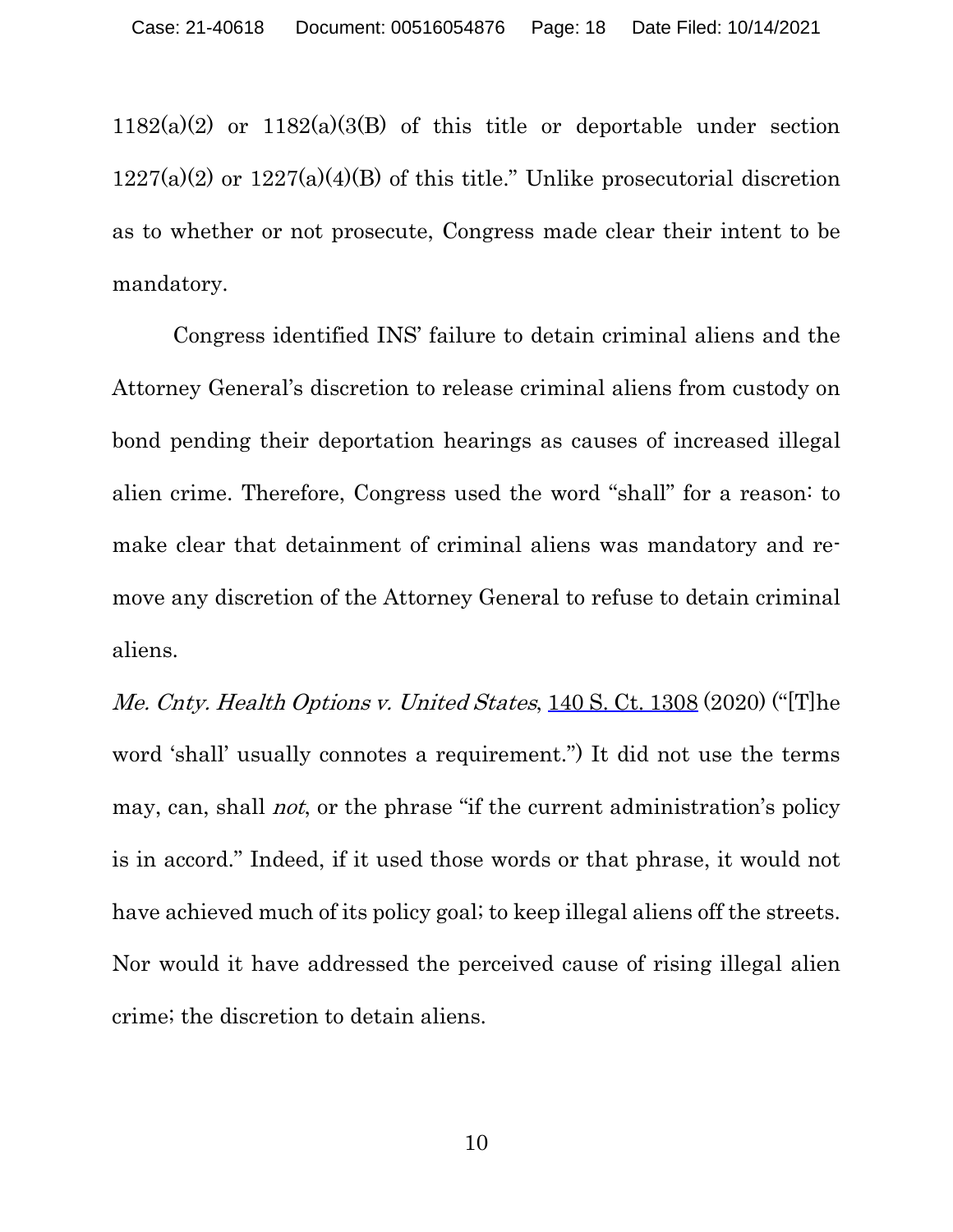It is true that the executive enjoys a certain amount of discretion on issues of immigration and enforcement procedures. 8 U.S.C. §1103(a)(3);8 U.S.C. §1182(f); Trump v. Hawaii, 138 S. Ct. 2392, 2408 (2018) ("§ 1182(f) grants the President broad discretion to suspend the entry of aliens into the United States.") But that discretion, particularly as it relates to the INA, is not unbounded. The President and an executive agency cannot override express mandates in the INA. Id. at 2411; Texas v. United States, 6:21-CV-00003, 2021 WL 723856, at \*37 (S.D. Tex. Feb. 23, 2021) ("Whatever 'inherent authority' the Executive may have in the area of immigration, that authority, along with the executive Power, does not include the authority to 'suspend' or 'dispense with' Congress's exercise of legislative Powers in enacting immigration laws.") (Citations omitted).

It has long been the law that when the intent of Congress is clear on the face of a statute, an agency is divested of authority to issue rules in contravention of that statute. City of Arlington v. FCC, 569 U.S. 290, 296 (2013) ("If the intent of Congress is clear, that is the end of the matter; for the court, as well as the agency, must give effect to the unambig-

11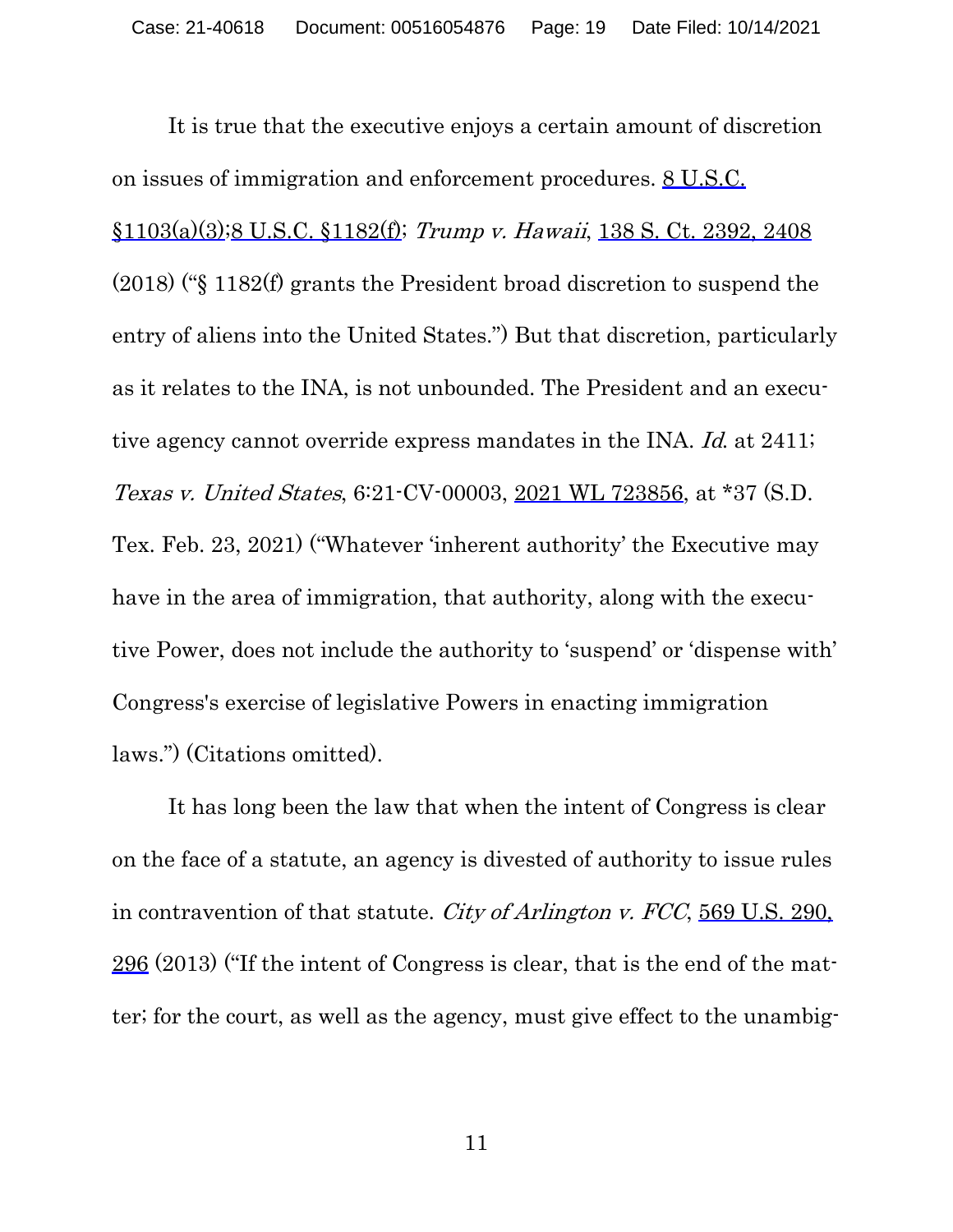uously expressed intent of Congress.") And "federal agencies may not ignore statutory mandates or prohibitions merely because of policy disagreements with Congress,"

In re Aiken Cnty., 725 F.3d 255, 260 (D.C. Cir. 2013) nor are they "free simply to disregard statutory responsibilities" when Congress has circumscribed agency discretion.

Lincoln v. Vigil, 508 U.S. 182, 193, (1993)

Here, Congress left no room for executive or agency discretion when it comes to detaining criminal aliens because Congress has stripped it of all discretion.

Heckler v. Chaney, 470 U.S. 821, 833, n. 4 (1985). Numerous circuit and district courts are in accord. In reviewing Section 1226(c) they have found its requirement regarding the detention of criminal aliens is mandatory.

Sylvain, 714 F.3d at 159 ("Congress adopted the mandatory-detention statute against a backdrop of rising crime by deportable aliens."); Hosh v. Lucero, 680 F.3d 375, 377 (4th Cir. 2012) ("8 United States Code, Section 1226(c) requires the mandatory federal detention, without the possibility of bond, of certain deportable criminal aliens 'when' those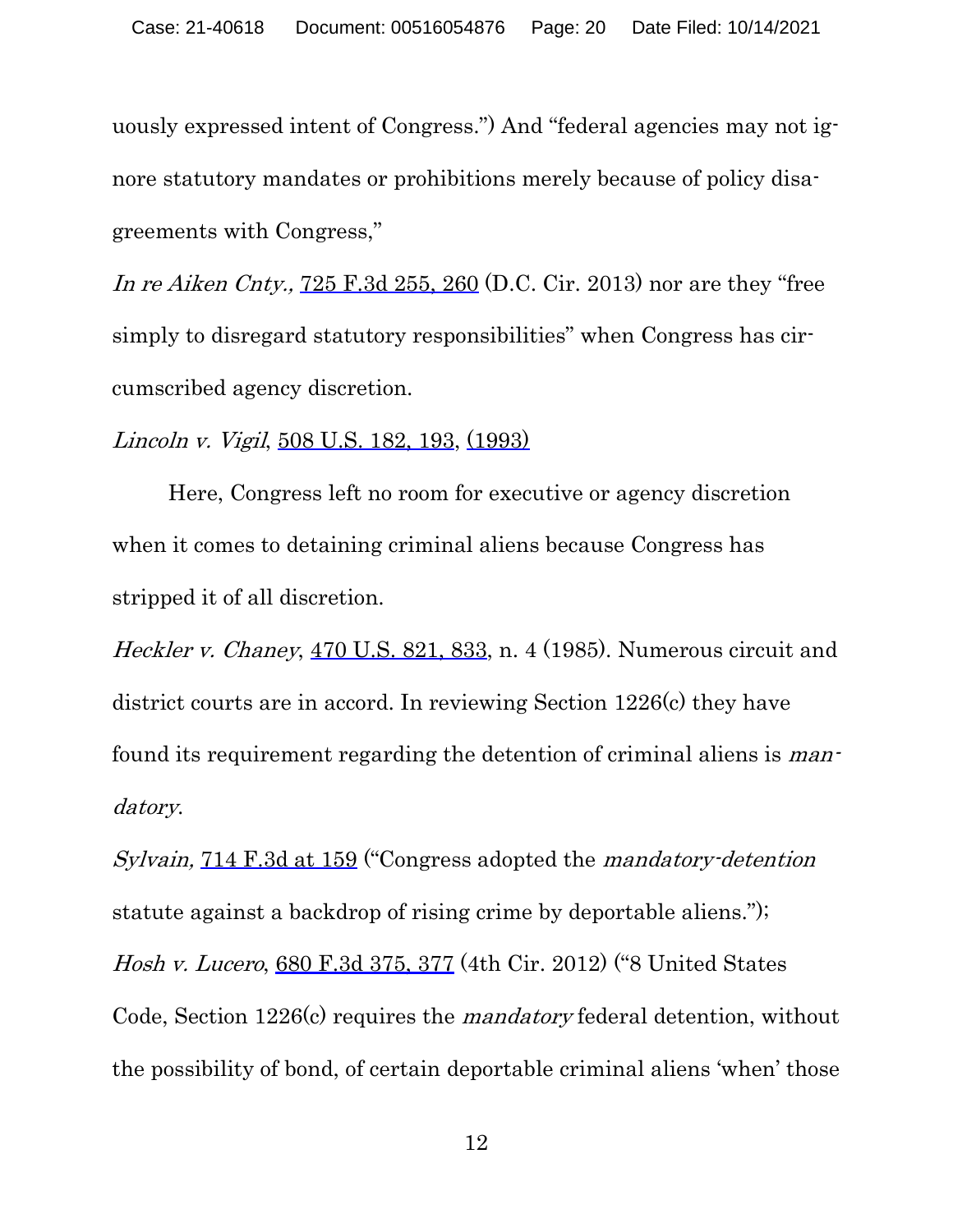aliens are released from other custody.");

Mapp v. Reno, 241 F.3d 221, 224 (2d Cir. 2001) Section 1226(c), [], provides for mandatory detention of criminal aliens such as Mapp."); Douglas v. Mukasey, 2008 WL 3889737, at \*2 (M.D. Fla. Aug. 20, 2008) ("The statue requires the Attorney General to take into custody and detain aliens with certain enumerated criminal convictions pending removal proceedings.");

Gjergji v. Johnson, 2016 WL 3645116, at \*2 (M.D. Fla. May 19, 2016), report and recommendation adopted in part, 2016 WL 3552718 (M.D. Fla. June 30, 2016). Section  $1231(a)(2)$  also has mandatory language that does not permit agency discretion. Once a removal order has been issued, the criminal alien must be detained and removed.

DHS's memorandums dated January 20, February 18 and September 30, 2021 simply ignore Congress's mandate in Section 1226(c) and places a virtual halt on all detentions of criminal aliens. While the first two memoranda remain in effect, the September 30, 2021 memorandum does not go into effect until "November 29, 2021." See Guidelines for the Enforcement of Civil Immigration Law (September 30, 2021). All three memorandums leave a permanent pockmark on the Nation.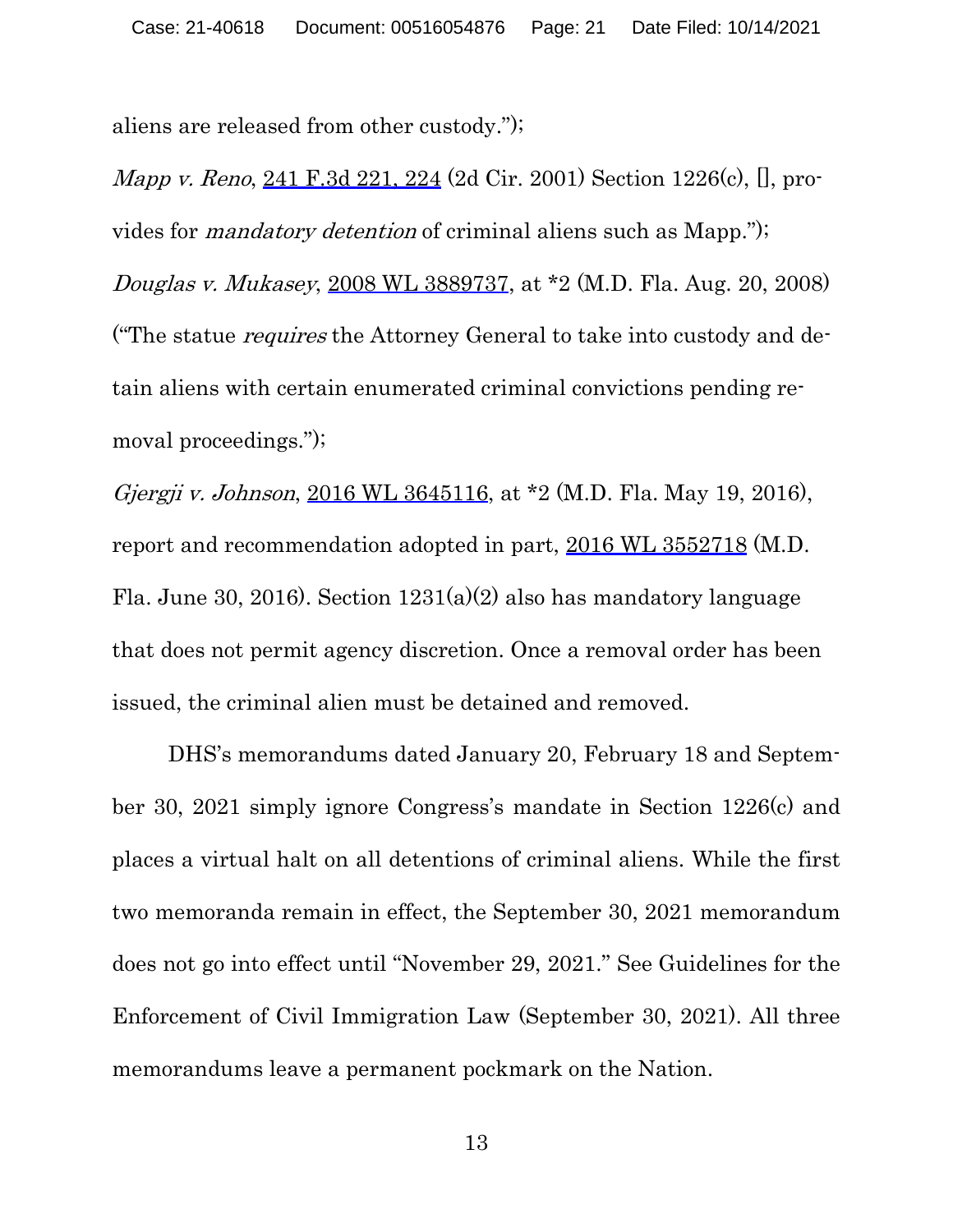Instead of detaining all criminal aliens and getting them "off the streets" as Congress intended, DHS is selectively detaining only those illegal aliens (1) who are currently in jail, (2) who will be released after January 1, 2021, (3) who have committed an "aggravated felony,"[9](#page-21-0) as that term is defined in the INA, and  $(4)$  who "are determined to pose a threat to public safety." Dep't Hom. Sec., January 20, 2021 Memorandum. All other illegal alien criminals get a pass, including criminals released from jail after January 20, 2021 who have committed crimes other than "aggravated felonies." Even criminal aliens convicted of aggravated felonies would get a pass if it were "determined [they] pose [no] threat to public safety." DHS is incorrect to describe detention under Section 1226(c) as a "discretionary enforcement decision" Id. Congress expressly revoked any discretion to detain criminal aliens when it passed Section 1226(c). Demore, at 519. Neither the text of the statute nor the intent of Congress confers any discretion on DHS over which criminal aliens to detain and which to allow to roam free.

<span id="page-21-0"></span><sup>9</sup> The INA, 8 U.S.C.A § 1101(a)(43), defines "aggravated felony" to include rape, murder, sexual abuse of a minor, drug trafficking, illegal firearms trafficking, money laundering, certain firearms offenses, a crime of violence punishable by a term of imprisonment more than a year, theft, burglary, ransom, child pornography, prostitution, espionage, fraud, counterfeiting a passport, perjury, bribery of a witness, and failure to appear before a court related to a felony charge.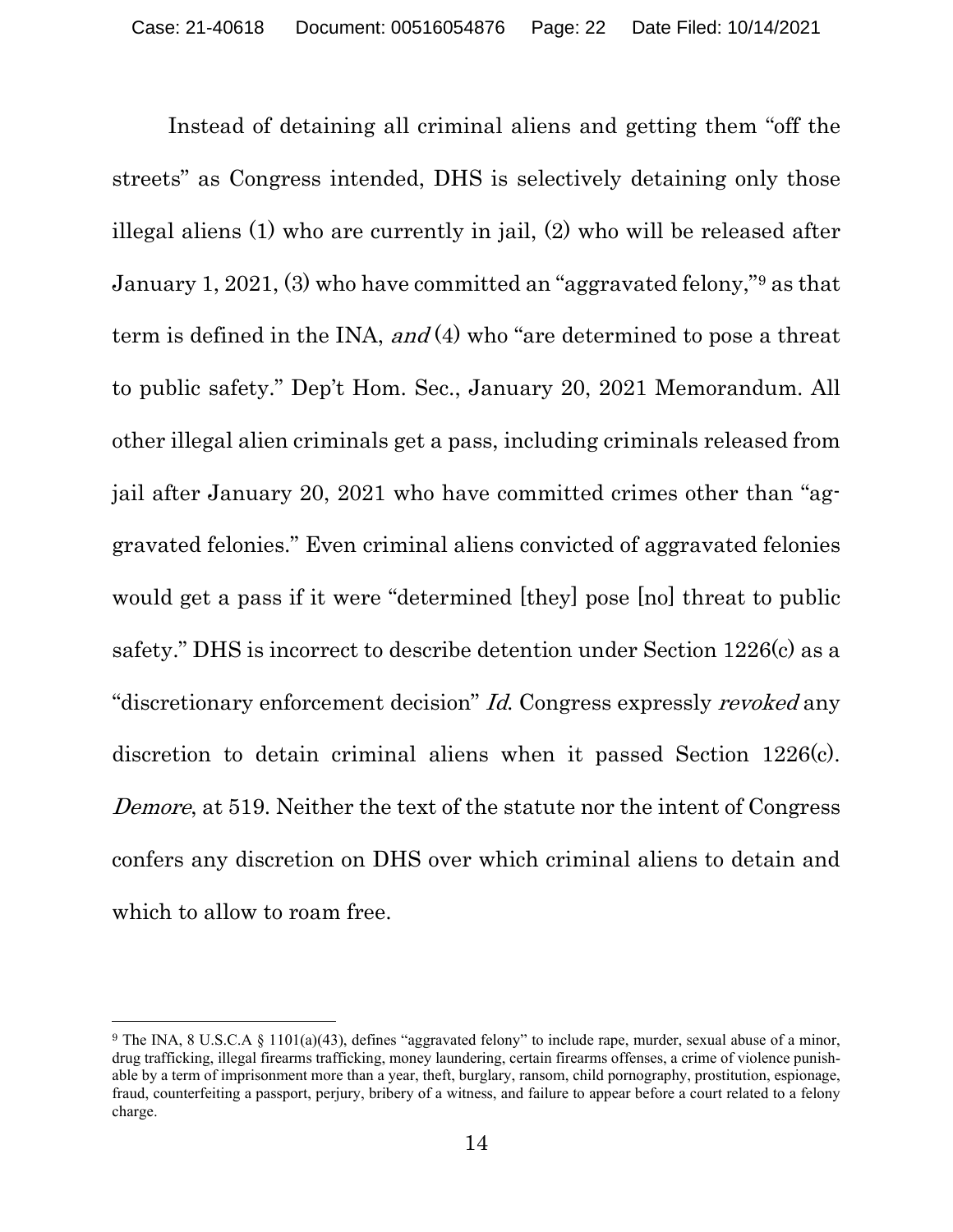In sum, under the pretext of discretion, both the Executive Office and DHS are circumventing a Congressional mandate and exercising discretion that Congress has not granted it. "Congress did not set agencies free to disregard legislative direction in the statutory scheme that the agency administers."

Chaney, 470 U.S. at 833. Accordingly, on September 15, 2021, on page five of their opinion, the Fifth Circuit misinterpreted the mandatory language when it partly granted the injunction. The Fifth Circuit's confusion occurred when it assumed prosecutorial discretion also permitted the federal government to have "broad discretion" in the detention of criminal aliens after an alien had been ordered removed. Contrary to the opinion, Congress, in fact, mandates the federal government to detain and remove criminal aliens. Section 1231(a)(2) does not permit "broad discretion" as the trigger occurs upon the order of removal. Congress mandates removal and does not permit discretion to "turn back the hands of time." Criminal aliens with removal orders must be detained and removed. There is no other option.

15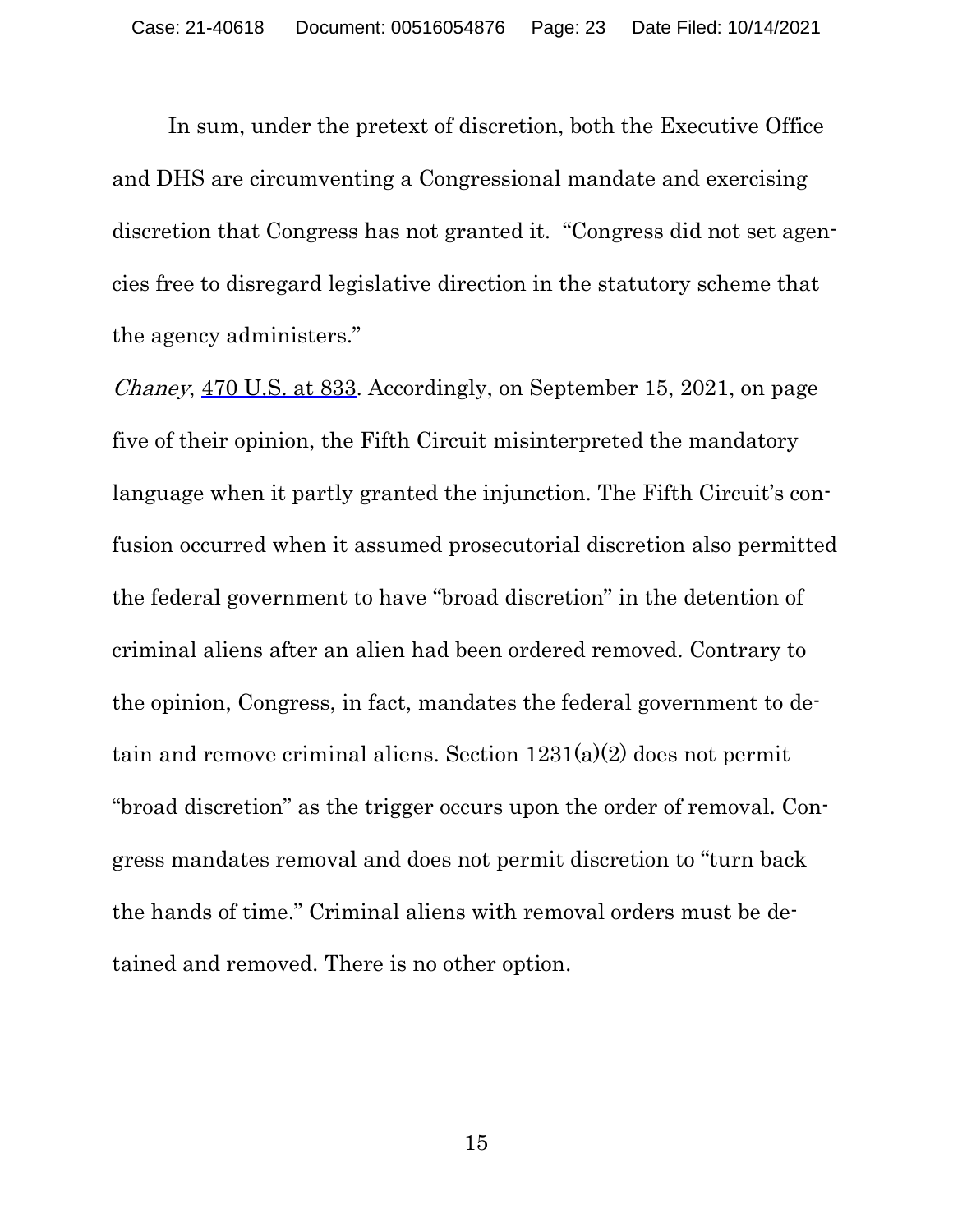### **CONCLUSION**

Based on the foregoing, amicus respectfully requests that the Court grant the State of Texas and the State of Louisiana's request for an En Banc Hearing and denial of the injunction in toto.

Dated: October 14, 2021

Respectfully submitted,

/s/ Walter S. Zimolong, Esq. Walter S. Zimolong, Esquire Attorney No. 89151 [wally@zimolonglaw.com](about:blank) P. O. Box 552 Villanova, PA 19085 (215) 665-0842

/s/ Lorraine G. Woodwark, Esq. Lorraine G. Woodwark, Esquire Attorneys United for a Secure America (AUSA) 25 Massachusetts Avenue NW, Ste 335 Washington, D.C. 20001 (202) 591-0962 LWoodwark@IRLI.org

Counsel for Amicus Curiae Advocates for Victims of Illegal Alien Crime (AVIAC).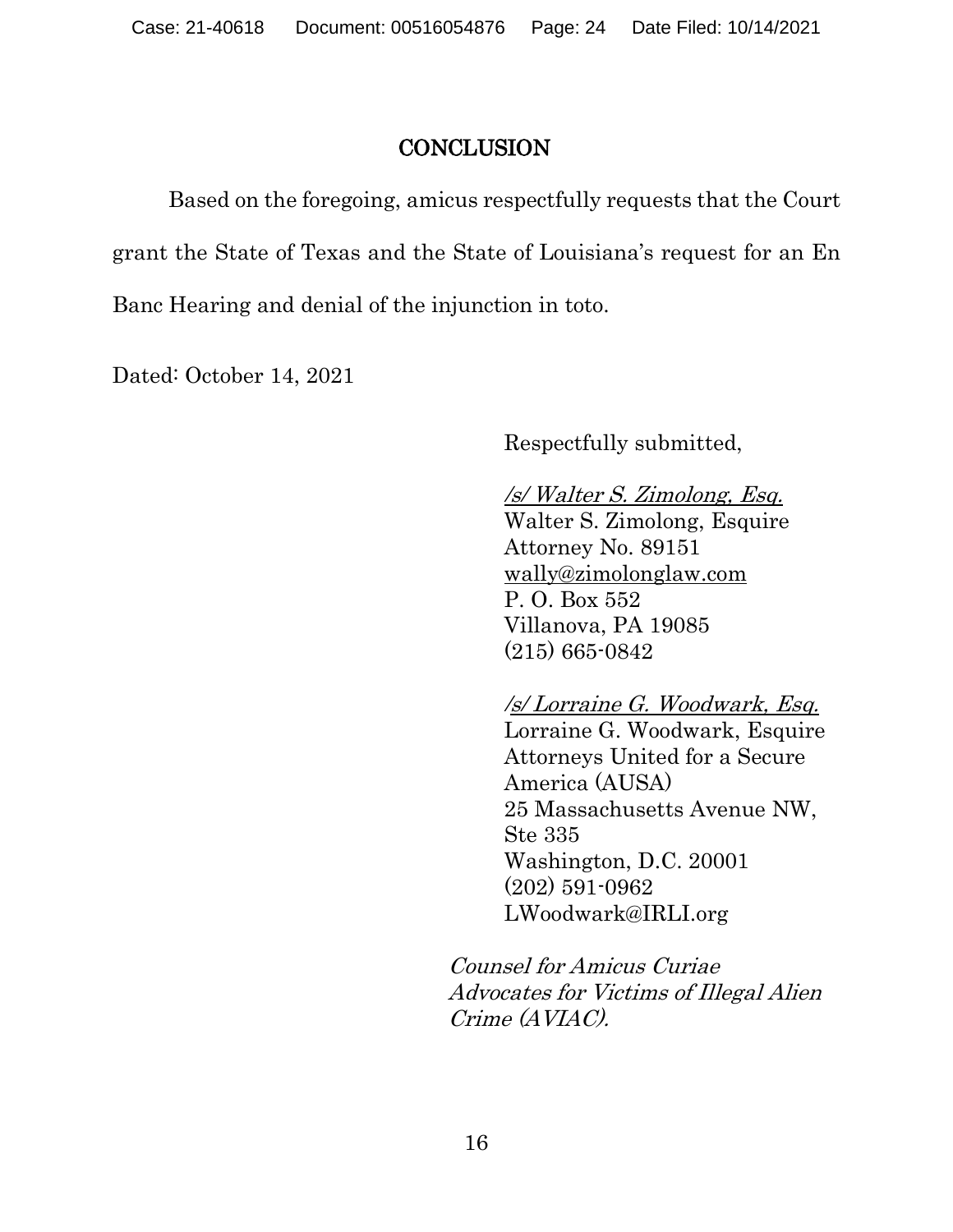### CERTIFICATE OF COMPLIANCE

This brief complies with the type-volume limitation of Federal Rules of Appellate Procedure  $32(a)(7)(B)$ ,  $28.1(e)(2)$ , and  $29(d)$ . The brief contains words, excluding the parts of the brief exempted by Federal Rule of Appellate Procedure 32(f).

This brief complies with the typeface requirements of Federal Rule of Appellate Procedure 32(a)(5) or Federal Rule of Appellate Procedure  $28.1(e)$  and the type of style requirements of Federal Rule of Appellate Procedure 32(a)(6).

Respectfully submitted,

## /s/ Walter S. Zimolong, Esq.

Walter S. Zimolong, Esquire Attorney No. 89151 [wally@zimolonglaw.com](about:blank) P. O. Box 552 Villanova, PA 19085 (215) 665-0842

### /s/ Lorraine G. Woodwark, Esq. Lorraine G. Woodwark, Esquire Attorneys United for a Secure America (AUSA) 25 Massachusetts Avenue NW, Ste 335 Washington, D.C. 20001 (202) 591-0962 LWoodwark@IRLI.org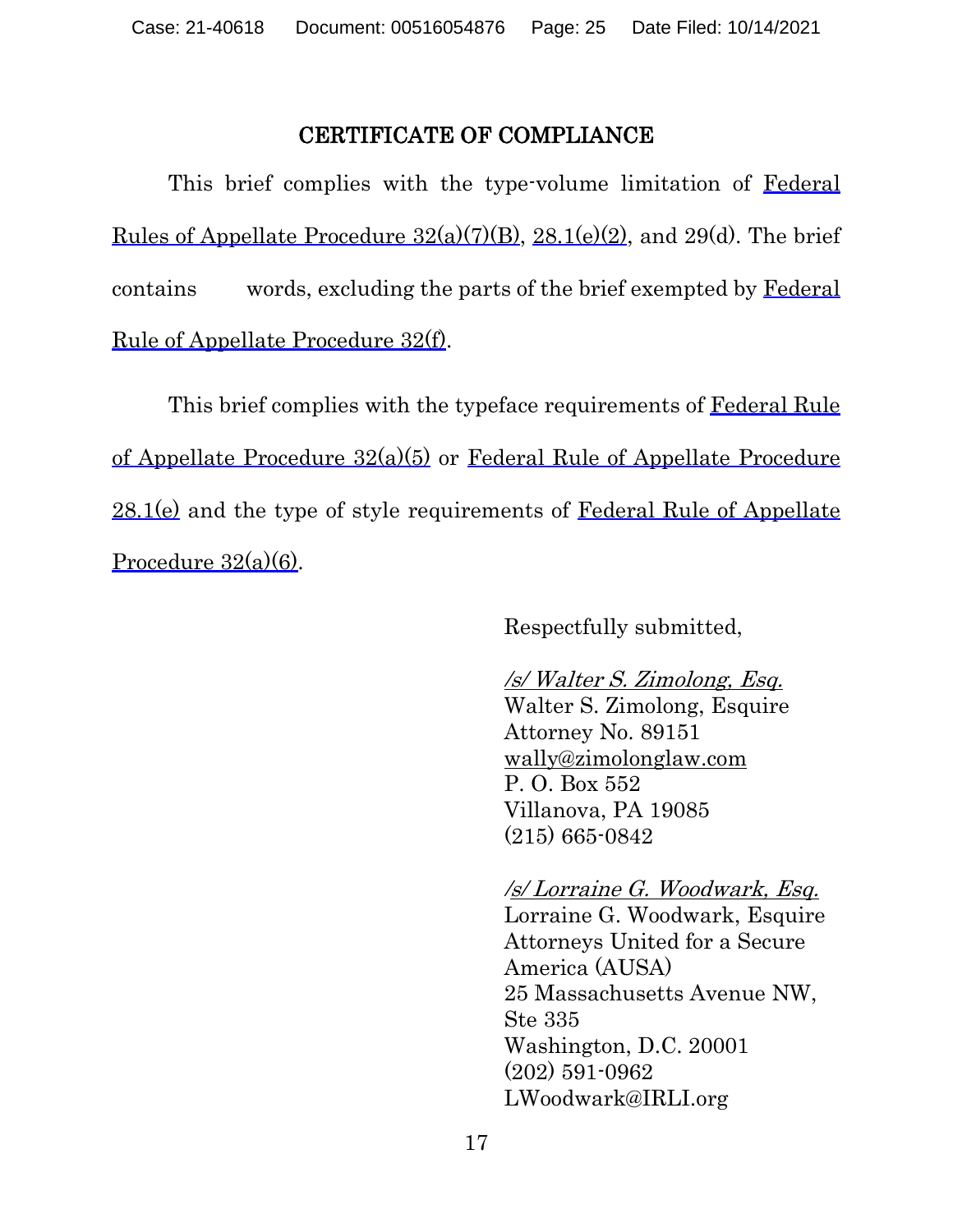Counsel for Amicus Curiae Advocates for Victims of Illegal Alien Crime (AVIAC).